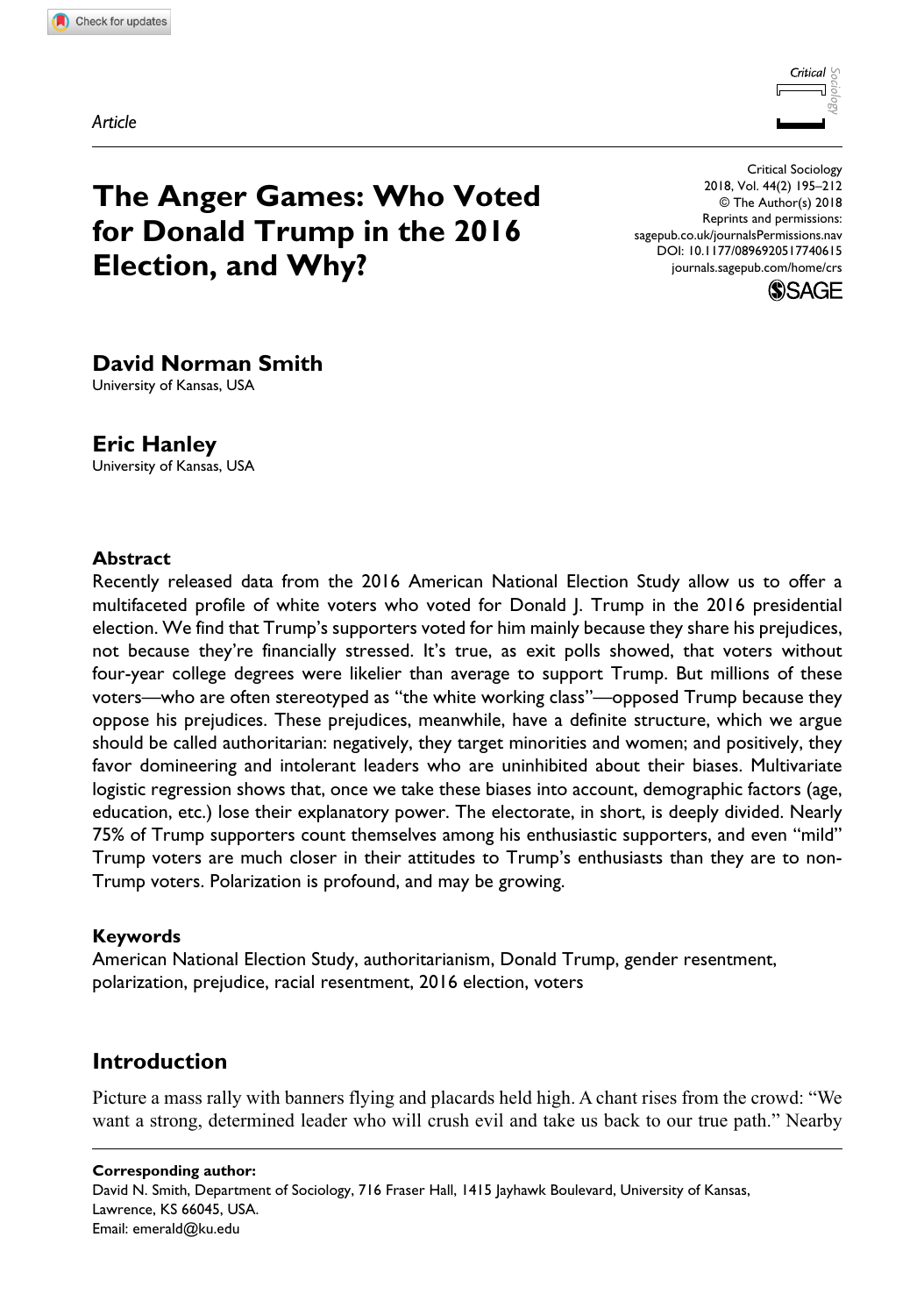another massive rally is underway, with a different chant: "We would rather have respectful children than independent children."

Which of these two rallies would be more alarming to civil libertarians? Which would be likelier to inspire talk of authoritarianism and hate? Curiously, for decades, two major national surveys—the American National Election Study and the General Social Survey—have attempted to gauge the danger of public authoritarianism by asking respondents to choose between traits in children. But the "authoritarianism" revealed in this way is tame, even innocuous. The premise is that attitudes toward children's traits divide respondents into two camps, those who gravitate toward "authoritarian submissiveness" and those who retain a spirit of democratic independence (Feldman, 2003; Stenner, 2005). But the concept of authoritarianism, as originally defined (Adorno et al., 1950), involved far more than submissiveness alone. Anger, hatred, and intolerance were all central to the original notion—and to the traumatized century from which it sprang. In this century, society remains very much in thrall to anger and hate; and yet, more often than not, scholars have looked elsewhere to understand threats to liberty and equality.

In 2011, with this concern in mind, we asked the American National Election Study (ANES) to include a small scale that taps aggressiveness as much as submissiveness. This small scale, which we drew from a tradition of research on "Right-Wing Authoritarianism" (Altemeyer, 1981, 1988, 1996), was distilled from a field test of the full RWA scale in 2005. The ANES accepted our proposal and included the five-item RWA scale in the 2012–2013 Election Study,1 where it proved to have exceptionally strong predictive power with respect to anti-Black and homophobic prejudice (Smith et al., 2014, 2015). In 2016, the ANES again included several of our RWA items, two of which now comprise what we call our "Domineering Leader" scale.

Our starting point is the hypothesis that prejudice is fueled more by aggressiveness than by submissiveness, and that it is accompanied by the wish for a domineering leader who will punish the "undeserving." This wish is clearly authoritarian in the original sense, but we give the notion of authoritarianism a fresh spin. In contrast to most of the established theories, we posit that people with authoritarian tendencies follow domineering leaders less for the pleasure of submission than for the pleasure of forcing *moral outsiders* to submit. Vicarious participation in the domination and punishment of out-groups is a core part of the authoritarian wish to follow a domineering leader. Hence, to activate this wish, leaders must be punitive and intolerant. Authoritarianism is not the wish to follow any and every authority but, rather, the wish to support a strong and determined authority who will "crush evil and take us back to our true path." Authorities who reject intolerance are anathema, and must be punished themselves.

#### *Voting With Attitude*

The American National Election Study is an extraordinary source of insight. Since 1948, the ANES has surveyed representative samples of eligible voters in every national election. In 2016, as before, this survey was conducted both face-to-face and online, before the election and after. Our Domineering Leader scale was included, and proved to be highly predictive of support for Donald Trump. So too did measures of prejudice.

On one level this is a familiar result. The construct of authoritarianism was originally conceived as part of an attempt to explain prejudice (Adorno et al., 1950), and many studies, over threequarters of a century, have showed a strong and consistent statistical association between authoritarianism (aggressiveness and submissiveness) and many forms of bias, from ethnocentrism to misogyny and homophobia (Smith, 2006).2 The 2016 ANES data conform to that pattern, albeit with new wrinkles. Explaining that finding is the mission of this article. But beyond the specifics, there is also a broader implication. It appears that authoritarianism and prejudice are not simply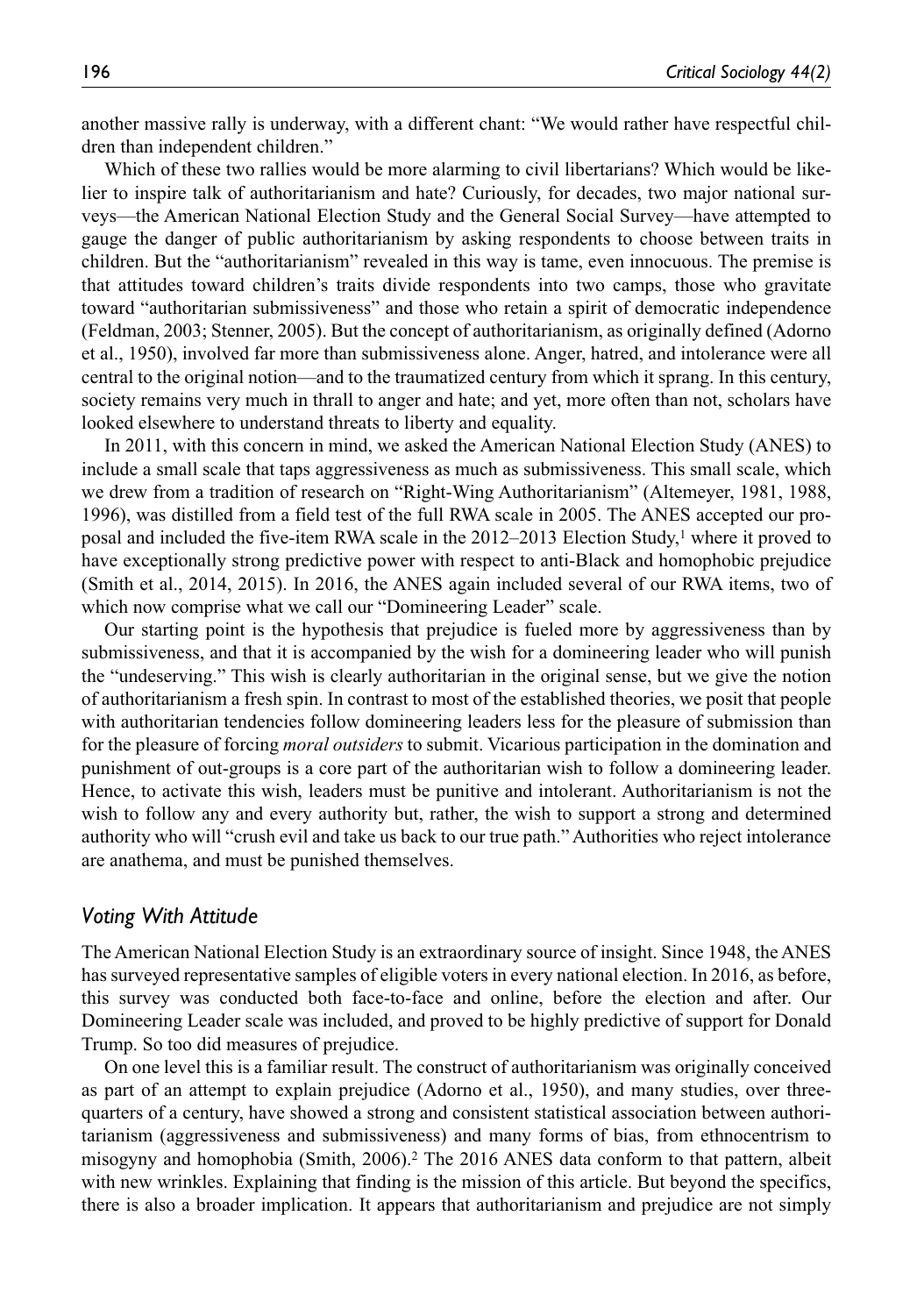associated but are, in fact, two sides of the same coin. "Authoritarian aggressiveness" takes aim at despised groups, and "authoritarian submissiveness" prompts support for leaders who target those same groups. In other words, authoritarianism is support for intolerant leaders, *because* they are intolerant.

What we found in the 2016 ANES data is that authoritarianism in this sense was strongly associated with support for Donald Trump. We also found that the public is deeply divided (McAdam and Kloos, 2014), and that, along with polarization over race (Abramowitz, 2013, 2016), there are profound divisions over tolerance and governance more generally. It is often said that this polarization is a class phenomenon; that "the white working class" in particular resists tolerance and tolerant governance. But we find that the effects of class are complex—that pro-Trump voters hail in large numbers from many strata and milieus—and that the effects of class are mediated, in the large majority of instances, through biases and other attitudes.

In a sequel to the present article, "Nativism, Populism, and the White Working Class" (in *Critical Sociology*, 2018, forthcoming) we address this issue in greater detail, offering a close look, in particular, at the ethnographic literature on the "broke and patriotic," "the politics of resentment," and the interactive effects of class and prejudice more generally.3 But suffice to say, for now, that Trump's white base is more readily found among voters who want domineering and intolerant leaders than among voters of any particular class background. Whether rich or poor, young or old, male or female, college or non-college educated, white voters supported Trump in 2016 when they shared his prejudices, and very seldom otherwise.

It is, of course, fundamentally important to understand why some social strata are likelier than others to hold these prejudices, and we will address those issues in our sequel to this article. But here the most relevant point is that voting in 2016 was more immediately and decisively associated with attitudes than with demographics.

We established this point statistically by multivariate logistic regression. The virtue of this procedure is that it allows us to assess the relative influence of many variables at once. Here, we examine 17 variables in all—five demographics (gender, education, age, marital status, and income) and a dozen attitudes. Our intent is to explain two outcomes: first, what divides Trump from non-Trump voters; and second, what divides strong from mild Trump voters. With that goal in mind, we examined the effects of all 17 of our variables on the voting decisions of the universe of white voters for which the 2016 ANES provides complete data—1883 voters in all. Of that total, Trump received 51.99% of the votes  $(i.e., 979),4$  and 716 of his supporters (73.14%) voted for him enthusiastically.<sup>5</sup>

In the account that follows, we present our findings about Trump voters step-by-step, point-bypoint. And for a complete picture of our findings, readers can consult our full statistical tables, including our regression tables, at the website of the Association for Critical Sociology, [http://criti](http://criticalsociology.org/the-anger-games-who-voted-for-donald-trump-in-the-2016-election-and-why/)[calsociology.org/the-anger-games-who-voted-for-donald-trump-in-the-2016-election-and-why/](http://criticalsociology.org/the-anger-games-who-voted-for-donald-trump-in-the-2016-election-and-why/)

# **Divided by Worldviews**

Demography is not destiny. Many explanations of the 2016 election focus narrowly on demographic variables, but our research shows the limitations of that one-sided approach. The most influential explanation of this kind revolves around "the white working class"—an explanation which, tellingly, does not hold up well under close scrutiny.

A massive pre-election study (Rothwell and Diego-Rosell, 2016) showed that Trump supporters are relatively unlikely to be jobless or to work part time. They have above-average wages, low exposure to immigrant workers, and under 10% of them work in production.<sup>6</sup> Of the total of white adults without bachelor's degrees (135 million) in the United States, only 18.5 million are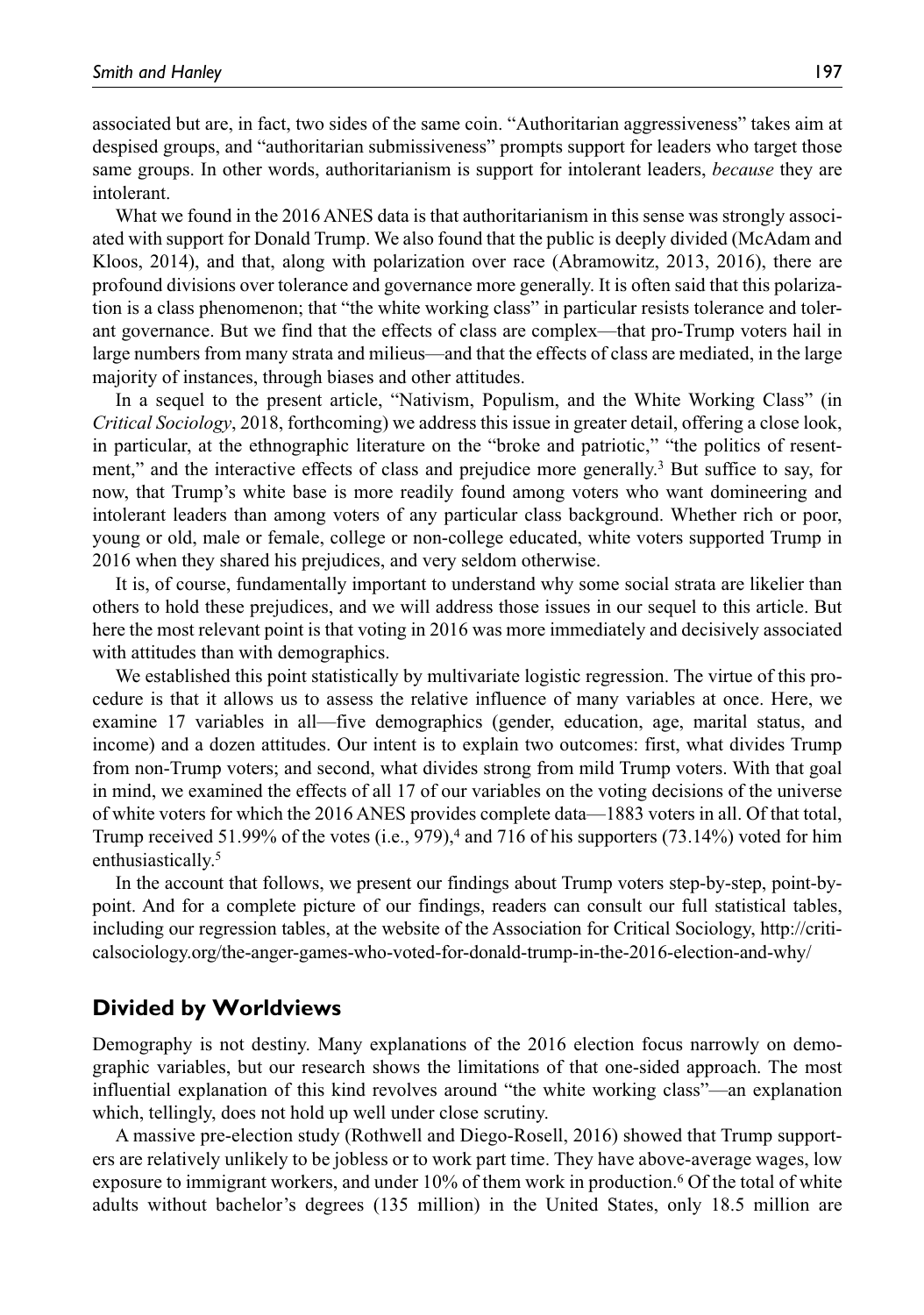production workers.7 In the 2016 primaries, meanwhile, Trump's voters averaged just three months less education than other Republican voters. They were better educated than the general public, and their incomes were \$16,740 above the medians in their states (Manza and Crowley, 2017: 14 and 23–24). In the general election, moreover, Trump outpolled Clinton by a larger margin among voters with annual incomes from \$70,000 to \$120,000 than he did among any other income group.8

Our ANES findings add nuance to this account. Trump voters were not only reasonably secure economically; they *felt* reasonably secure. This was one of the few areas in which the attitudes of Trump and non-Trump voters did not differ significantly. To the extent that voters were financially insecure, they were insecure across party lines.

Almost every other attitude, however, does distinguish Trump from non-Trump voters. The larger story of the 2016 election is that attitudes came to the fore and eclipsed demographics. Of course, this is not to deny that education, gender, age, marital status and income matter greatly. Social statuses interact with attitudes in innumerable significant ways. But our ANES research shows that attitudes were the main dividing lines between Trump voters and other voters. The decisive reason that white, male, older and less educated voters were disproportionately pro-Trump is that they shared his prejudices and wanted domineering, aggressive leaders more often than other voters did. Why these prejudices and preferences are unevenly distributed remains to be explained. But what we know now is that these attitudes are found across the demographic spectrum, and that wherever they appear, they prompt support for Donald Trump.

We reached this conclusion by several steps. We began by examining demographics alone. We then included a single attitude; then two attitudes; and then a dozen. That exercise helped us better understand pro-Trump voting. We then performed the same exercise to see what differentiates enthusiastic Trump voters from his milder supporters.

In Tables 1a–1d, we look at all three groups of interest: strong Trump voters, mild Trump voters, and non-Trump voters. We see immediately that the demographic story is complex. With respect to gender, marital status and age, strong and mild Trump voters are much closer to each other than they are to non-Trump voters. But the same is not true for income and education.

Mild Trump voters are much more affluent than strong Trump voters, with incomes just \$1,000 below the median annual income of non-Trump voters.

| <b>Voters</b>      | Strongly pro-Trump | Mildly pro-Trump | Not pro-Trump |  |
|--------------------|--------------------|------------------|---------------|--|
| Male               | 50.56              | 49.04            | 43.69         |  |
| Female             | 49.44              | 50.95            | 56.31         |  |
| Married: no        | 33.38              | 32.70            | 37.28         |  |
| Married: yes       | 66.62              | 67.30            | 62.72         |  |
| Age (in years)     | 54.41              | 53.48            | 50.31         |  |
| College degree: no | 66.34              | 51.33            | 40.38         |  |
| College degree: no | 33.66              | 48.67            | 59.62         |  |
| Annual income      | \$79,000           | \$98,100         | \$99,100      |  |

**Table 1a.** Differences in white voters' support for Trump in the 2016 election (*N* = *1883*).

Bivariate distributions. Mean values for Strong Trump Voters (*N*=716), Mild Trump Voters (*N*=263), and Other Voters (*N*=904).

When we turn to attitudes, however, we find that Trump voters close ranks. Strong and mild Trump voters are divided by a chasm from non-Trump voters. In Table 1b, we see just how sharply they differ with respect to five major prejudices.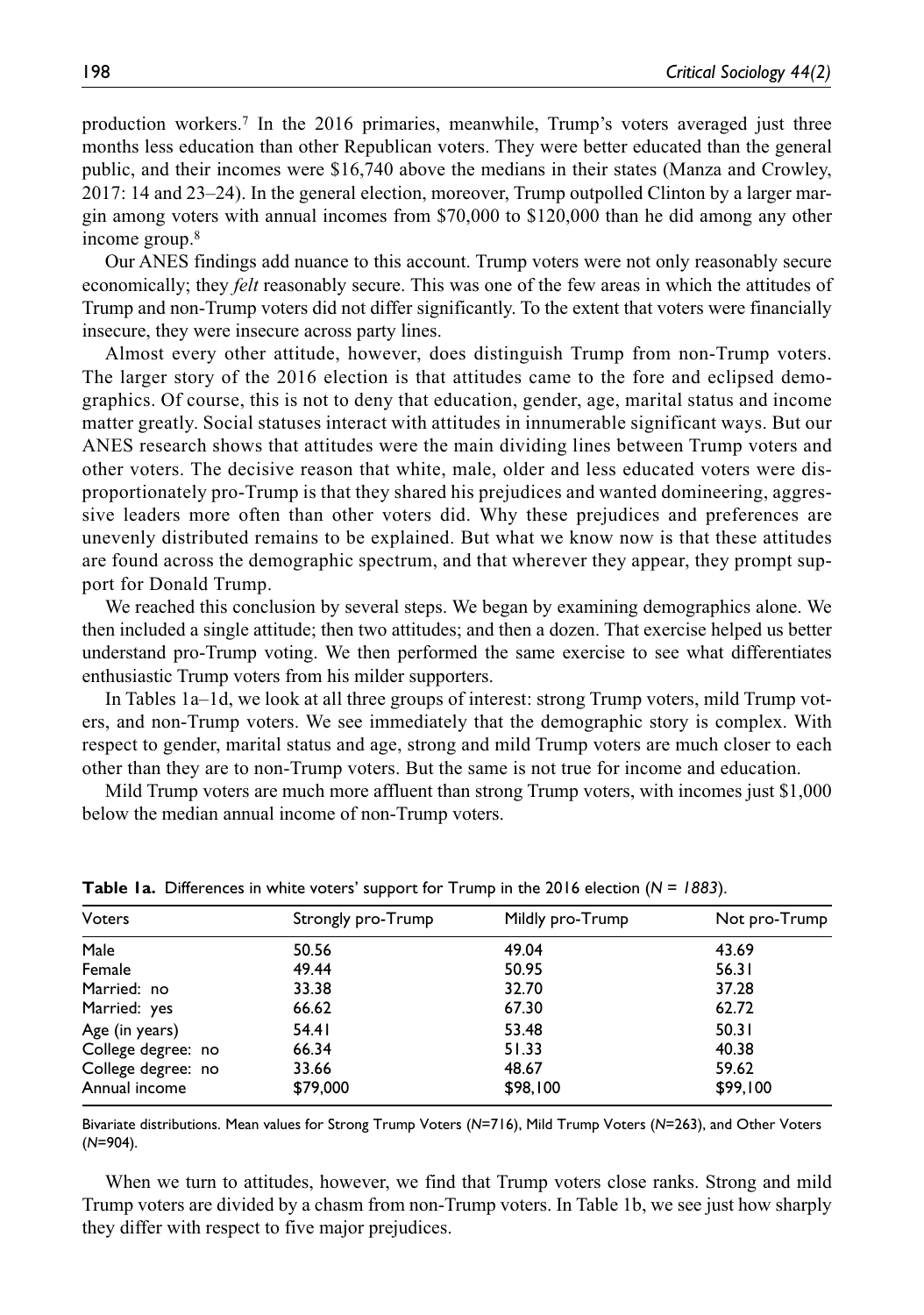| Attitudes towards      | Strongly pro-Trump | Mildly pro-Trump | Not pro-Trump |
|------------------------|--------------------|------------------|---------------|
| African Americans      | 7.60               | 6.57             | 3.83          |
| Immigrants             | 6.74               | 5.53             | 3.57          |
| <b>Muslims</b>         | 6.34               | 5.42             | 4.05          |
| Reverse discrimination | 4.92               | 4.16             | 2.50          |
| Women                  | 4.68               | 4.38             | 2.66          |

**Table 1b.** Prejudices among white voters in the 2016 election (*N = 1883*).

Average scores per attitude, on 1–10 scales where 10 is the most negative attitude.

In all cases, prejudices clearly divide Trump voters from non-Trump voters. The same is true when we inspect attitudes towards children and leaders.

**Table 1c.** White voters' attitudes toward authority in the 2016 election (*N = 1883*)

| Attitudes towards   | Strongly pro-Trump | Mildly pro-Trump | Not pro-Trump |
|---------------------|--------------------|------------------|---------------|
| Children            | 6.45               | 5.52             | 3.45          |
| Domineering leaders | 7.7 I              | 6.46             | 3.48          |

Average scores per attitude, on 1–10 scales, where higher scores indicate higher levels of support for authority.

Both of these measures sharply divide Trump from non-Trump voters.

| Attitudes towards       | Strongly pro-Trump | Mildly pro-Trump | Not pro-Trump |
|-------------------------|--------------------|------------------|---------------|
| Health of the economy   | 6.54               | 5.48             | 3.66          |
| Liberalism/conservatism | 7.10               | 6.60             | 3.57          |
| General religiosity     | 6.45               | 5.94             | 3.57          |
| <b>Fundamentalism</b>   | 5.22               | 4.11             | 2.41          |

**Table 1d.** Other key attitudes among white voters in the 2016 election (*N = 1883*)

Average scores per attitude, on 1–10 scales, where 10 is the highest possible score.

We see again that Trump voters differ significantly from non-Trump voters in every case.<sup>9</sup> Calculations of odds ratios show, further, that each 1-point increase in support for domineering leaders corresponds to a 16.2% increase in the chance of voting for Trump. Each 1-point increase in prejudice against women corresponds to a 23.5% increase in the likelihood of voting for Trump. For immigrants the equivalent figure is 22% and for African Americans the figure is 19.4%. Suffice to say that each of these attitudes matters greatly. In fact, the smallest difference between Trump and non-Trump voters with respect to attitudes is still bigger than the biggest difference within the Trump camp.10

# *Respectful Children and Domineering Leaders*

When Bob Altemeyer of the University of Manitoba introduced the Right-Wing Authoritarianism (RWA) scale in the 1980s, the study of authoritarianism had been out of fashion for many years. Largely due to his efforts (Altemeyer, 1981, 1988, 1996), survey research on authoritarianism revived in the 1990s.<sup>11</sup> But until the ANES adopted our short RWA scale in 2012, these surveys were restricted mainly to small convenience samples. Hence, what we are now learning about authoritarian attitudes in the ANES surveys is new and unique.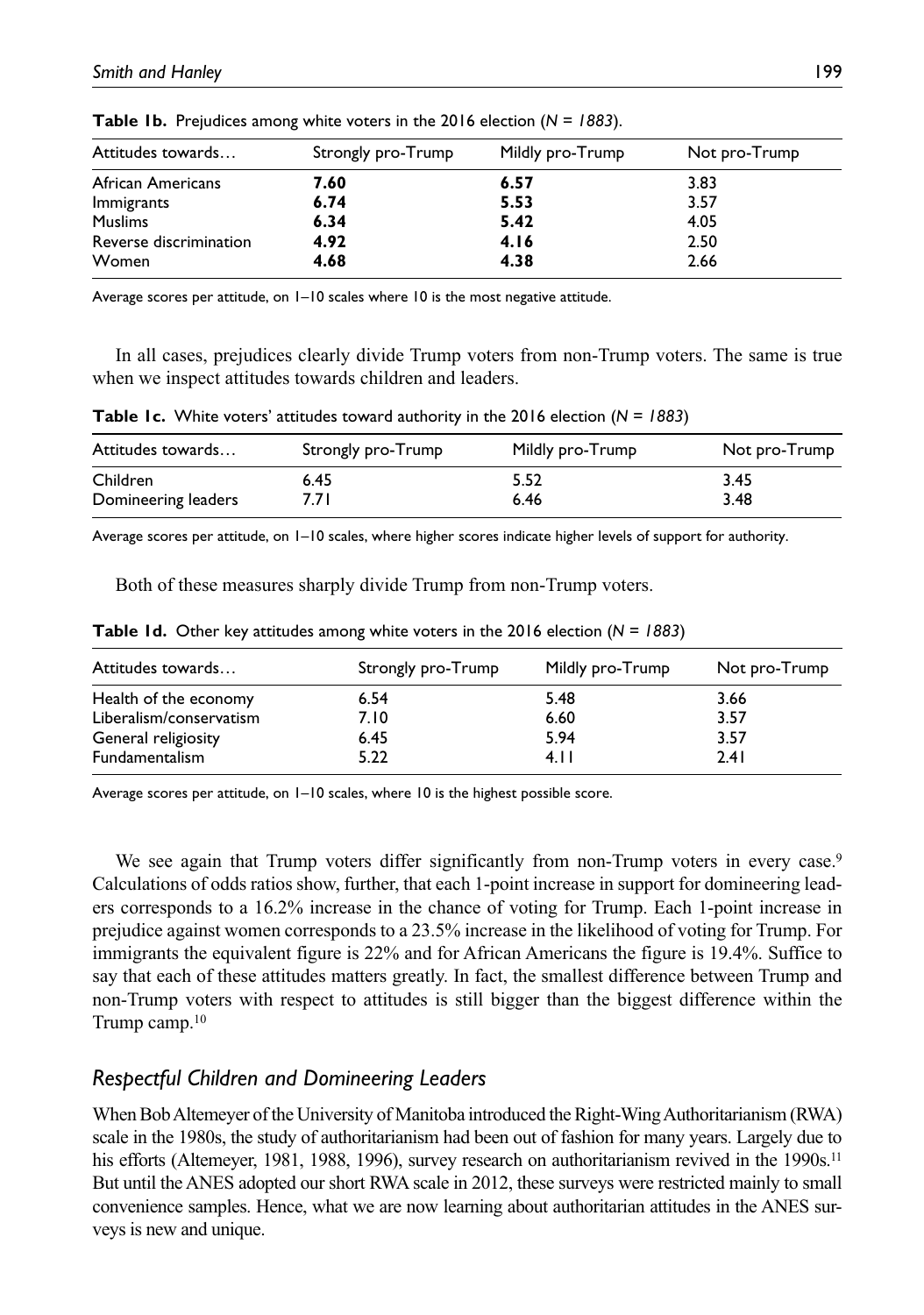In 2016, we distilled our concern for Domineering Leaders into a scale with these two items: (1) "Our country will be great if we honor the ways of our forefathers, do what the authorities tell us to do, and get rid of the 'rotten apples' who are ruining everything"; and (2) "What our country really needs is a strong, determined leader who will crush evil and take us back to our true path."

These items have often proven their effectiveness. But until now the power of these items at the level of national politics has been largely conjectural. Twenty-three years ago, Altemeyer said that if the public's views about "crushing evil" matched those of his student samples, "tens of millions of North Americans" would agree that strong determined leaders should be given a free hand to crush evil (1994: 134). Now, we can confirm the truth of that guess. Nearly 63 million voters pulled the lever for Donald Trump in 2016, and they agreed with unusual fervor and frequency that evil and "rotten apples" should be smashed. That attitude sharply divided them from other voters.

Authoritarianism, in short, is a dividing line. But that fact has been obscured until now by the conventional wisdom about authoritarianism – namely, that authoritarianism is best measured by what we prefer to call the Child Trait scale. This scale asks respondents to choose between four pairs of traits in children: "(1) Independence or respect for elders? (2) Curiosity or good manners? (3) Obedience or self-reliance? (4) Being considerate or well-behaved?"

The ANES regards the underlined choices as classically authoritarian. Sharing that premise, a political scientist (Wood, 2017) has already announced that authoritarianism had little effect on the 2016 election.12 But that conclusion is undermined by the responses to our Domineering Leader items. When we originally proposed this scale to the ANES, we hypothesized that the wish for a leader who would "get rid" of troublemakers would sway right-wingers more than the wish for respectful and mannerly children. That thesis now has empirical support.

The Child Trait scale has real strengths. In 2012, it was modestly but significantly predictive of resentment toward African Americans. RWA was stronger, but the Child Trait scale showed genuine independent strength (Smith et al., 2014). The same has not proven to be true, however, with respect to Trump voting.

In the tables to follow, we display data on Trump voters in the columns that we have labeled Trial 1 and Trial 2. In Trial 1, we look only at gender, income, marital status, age, and education. What we learn here is that, when we leave attitudes aside, education is strongly associated with Trump voting and marital status has good-sized effects. (Age is also meaningfully associated with voting for Trump. Since age is counted year-after-year, small numbers can add up, as they do in this case.)

| Voting for Trump                    | Trial I   | Trial 2  |  |
|-------------------------------------|-----------|----------|--|
| <b>Population variables</b>         |           |          |  |
| Education (some college or less=1)  | $.834***$ | $.416**$ |  |
| Marital status (married=1)          | $.402**$  | $.404**$ |  |
| Age (years)                         | $.012***$ | .007     |  |
| Gender (male=1)                     | .097      | .019     |  |
| Income (in tens of thousands USD\$) | $-013$    | .000     |  |
| <b>Attitudes</b>                    |           |          |  |
| Children's traits                   |           | $277***$ |  |
|                                     |           |          |  |

|  |  |  |  |  |  | Table 2a. Variables relevant to support for Donald Trump among white voters ( $N = 1883$ ). |  |  |  |
|--|--|--|--|--|--|---------------------------------------------------------------------------------------------|--|--|--|
|--|--|--|--|--|--|---------------------------------------------------------------------------------------------|--|--|--|

Fuller data (with standard errors, constants, and pseudo-r square figures) appear online in the regression tables at this site: [http://criticalsociology.org/the-anger-games-who-voted-for-donald-trump-in-the-2016-election-and-why/.](http://criticalsociology.org/the-anger-games-who-voted-for-donald-trump-in-the-2016-election-and-why/)  $*_{p}$  < .05;  $*_{p}$  < .01;  $*_{p}$  < .001.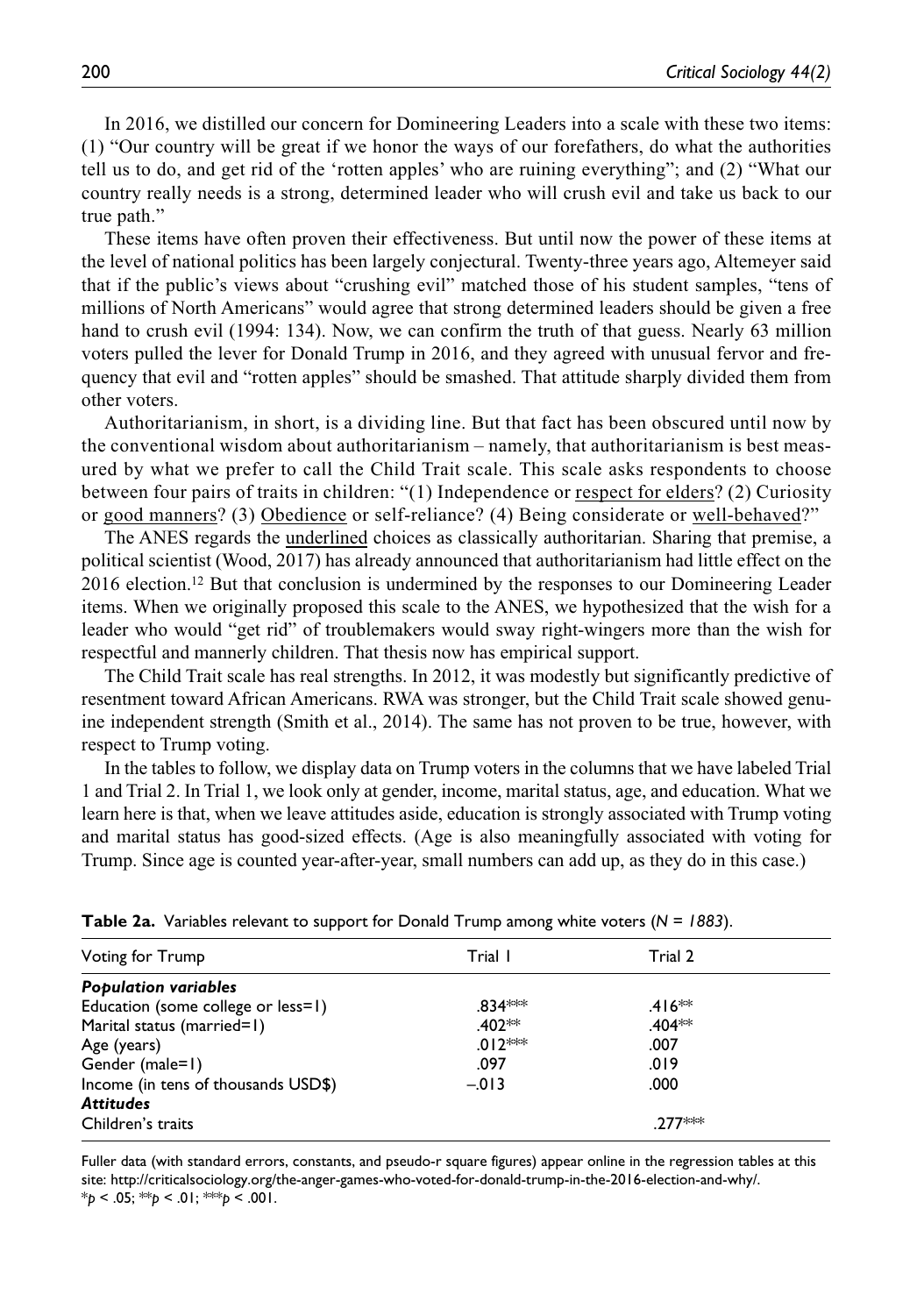This proves that voters without bachelor's degrees—and, to a lesser extent, older and married voters—were disproportionately represented among Trump voters.13

In Table 2b, we distinguish strong from mild Trump voters by the same method, and what we see closely resembles the pattern we observed in Table 2a.

| Voting enthusiastically             | Trial I   | Trial 2            |  |
|-------------------------------------|-----------|--------------------|--|
| <b>Population variables</b>         |           |                    |  |
| Education (some college or less=1)  | .528**    | .430 <sup>**</sup> |  |
| Marital status (married=1)          | .354      | .378               |  |
| Age (years)                         | .002      | .002               |  |
| Gender (male=1)                     | .208      | . 183              |  |
| Income (in tens of thousands USD\$) | $-.036**$ | $-.034*$           |  |
| <b>Attitudes</b>                    |           |                    |  |
| Children's traits                   |           | .097**             |  |

**Table 2b.** Variables relevant to strength of support among white Trump voters (*N = 979*).

Fuller data (with standard errors, constants, and pseudo-r square figures) appear online in the regression tables at this site: [http://criticalsociology.org/the-anger-games-who-voted-for-donald-trump-in-the-2016-election-and-why/.](http://criticalsociology.org/the-anger-games-who-voted-for-donald-trump-in-the-2016-election-and-why/) \**p* < .05; \*\**p* < .01; \*\*\**p* < .001.

This tells us that education is strongly associated with enthusiasm for Trump. The effect in Table 2b isn't quite as strong or significant as it was in Table 2a, but we can say with confidence that strong Trump voters are even likelier than mild supporters to lack a college degree. We also see that the odds of voting enthusiastically for Trump decline modestly, but significantly, as income increases. These results confirm what we inferred earlier from the raw numbers—that mild Trump voters resemble non-Trump voters with respect to income and education.

Let's return now to the second trials reported in Tables 2a and 2b. The point of these trials was to see whether preferences for certain childhood traits inspired pro-Trump voting. At first glance this seems to be true. When we factor in only Child Trait attitudes, we obtain a strong and significant coefficient (.277\*\*\*) and the coefficient for education declines considerably in both strength and significance (from .834\*\*\* to .416\*\*).14 The same pattern appears in Table 2b with respect to enthusiastic Trump voting, though to a lesser extent.

If we were to stop here, we might conclude that preferences regarding children's traits had significantly influenced the outcome of the 2016 election. But in Tables 2c and 2d, we test that hypothesis by the simple expedient of examining one additional variable—attitudes toward domineering leaders. The result is that this variable, which we regard as authoritarian in the classical sense, now takes center stage. Child Trait preferences retain their statistical significance but they lose much of their predictive power—and demographics fade into the background.15

## *Support for Domineering Leaders*

Ahead, we add a third column, Trial 3, which shows what happens when we place the Domineering Leader scale alongside the Child Trait scale. We look first at Trump voting, and then at enthusiastic Trump voting.

Plainly, the effect is huge. As we see in Trial 3, the inclusion of just two attitude variables steeply reduces the statistical significance of all demographics except marriage, and even this now has weak reliability. Education, which initially lost much of its strength when Child Trait attitudes were included, now falls to virtual inconsequence. Attitudes toward children and leaders both yield significant and highly reliable results, and the wish for domineering leaders now eclipses every other variable.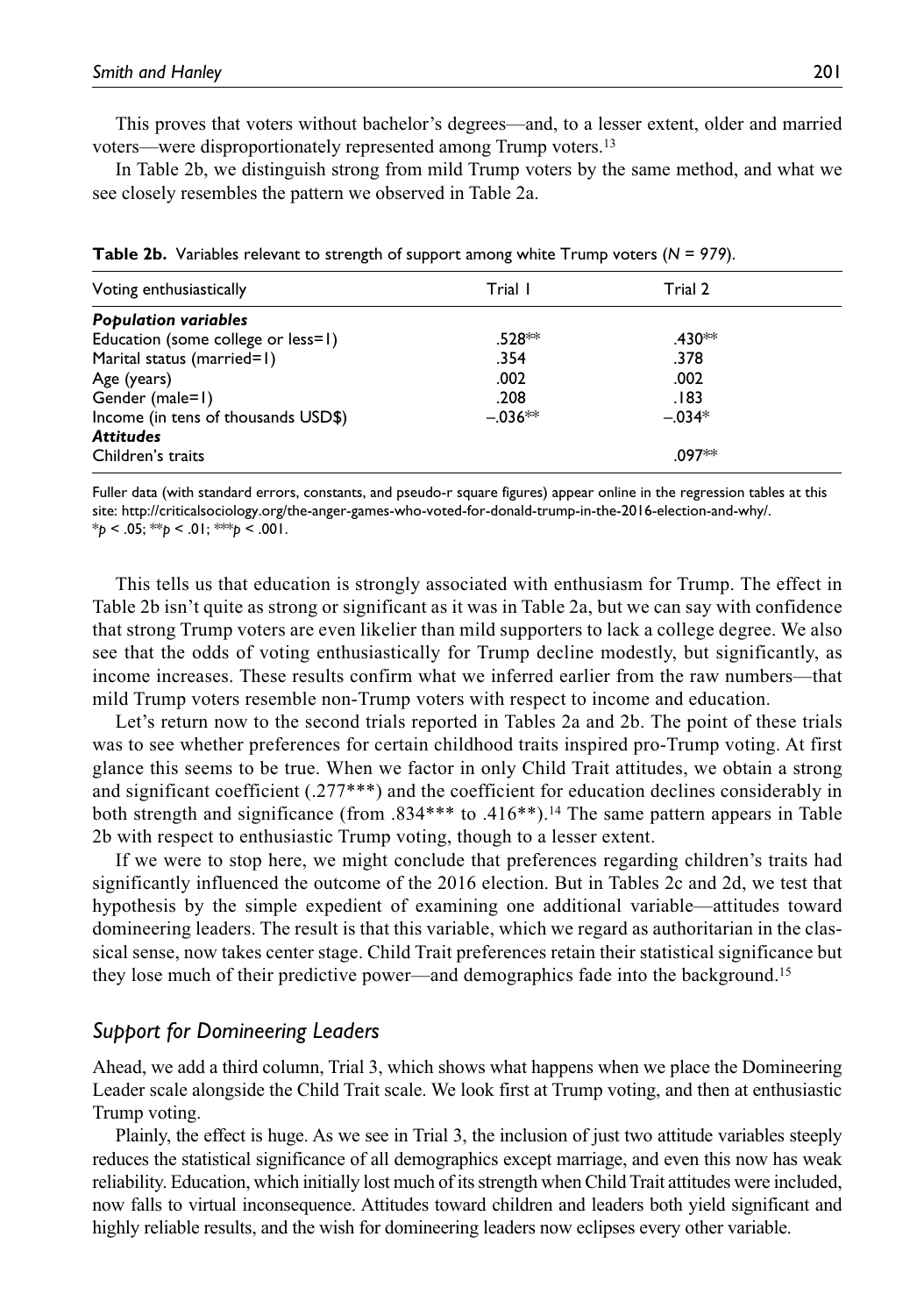| Voting for Trump                    | Trial I   | Trial 2  | Trial 3   |  |
|-------------------------------------|-----------|----------|-----------|--|
| Education (some college or less=1)  | $.834***$ | $.416**$ | $-014$    |  |
| Marital status (married=1)          | $.402**$  | $.404**$ | $.369*$   |  |
| Age (years)                         | $.012***$ | .007     | .007      |  |
| Gender (male=1)                     | .097      | .019     | .115      |  |
| Income (in tens of thousands USD\$) | $-013$    | .000     | .015      |  |
| <b>Attitudes</b>                    |           |          |           |  |
| Children's traits                   |           | .277***  | $.121***$ |  |
| Domineering leaders                 |           |          | .487***   |  |
|                                     |           |          |           |  |

**Table 2c.** Variables relevant to support for Donald Trump among white voters (*N = 1883*).

Fuller data (with standard errors, constants, and pseudo-r square figures) appear online in the regression tables at this site: [http://criticalsociology.org/the-anger-games-who-voted-for-donald-trump-in-the-2016-election-and-why/.](http://criticalsociology.org/the-anger-games-who-voted-for-donald-trump-in-the-2016-election-and-why/)  $*_{p}$  < .05;  $*_{p}$  < .01;  $*_{p}$  < .001.

We see a similar story ahead. In Trial 4, from the universe of 979 white voters who voted for Trump in 2016, we see the influence of our variables on the chance that they voted for him enthusiastically.

| <b>Table 2d.</b> Variables relevant to strength of support among white Trump voters ( $N = 979$ ). |  |  |  |
|----------------------------------------------------------------------------------------------------|--|--|--|
|----------------------------------------------------------------------------------------------------|--|--|--|

| Voting enthusiastically             | Trial I   | Trial 2  | Trial 3   | Trial 4              |
|-------------------------------------|-----------|----------|-----------|----------------------|
| Education (some college or less=1)  | .528**    | $.430**$ | ا 33.     | .215                 |
| Marital status (married=1)          | .354      | .378     | .371      | .399                 |
| Age (years)                         | .002      | .002     | .002      | $-.001$              |
| Gender (male=1)                     | .208      | 183.     | .264      | .317                 |
| Income (in tens of thousands USD\$) | $-.036**$ | $-.034*$ | $-.025*$  | $-.021$              |
| <b>Attitudes</b>                    |           |          |           |                      |
| Children's traits                   |           | .097**   | .048      | $-.003$              |
| Domineering leaders                 |           |          | $.241***$ | .150 <sup>≉≉</sup> * |

Fuller data (with standard errors, constants, and pseudo-r square figures) appear online in the regression tables at this site: [http://criticalsociology.org/the-anger-games-who-voted-for-donald-trump-in-the-2016-election-and-why/.](http://criticalsociology.org/the-anger-games-who-voted-for-donald-trump-in-the-2016-election-and-why/) \**p* > .05; \*\**p* > .01; \*\*\**p* > .001.

What we see here is striking. The wish for a domineering leader now figures as the main dividing line between enthusiastic and less enthusiastic Trump voters, with undiminished statistical significance. Child trait preferences, in contrast, fall out of the picture.<sup>16</sup>

Later, when we factor in other attitudes, the larger story becomes more nuanced. But the essential points remain valid—that enthusiastic Trump voters are also enthusiastic about domineering leaders, and that they are not especially enthusiastic about respectful children.

|                                           |  | Table 3a. Domineering leaders and education. Dispersion of attitude scores toward leaders by |
|-------------------------------------------|--|----------------------------------------------------------------------------------------------|
| education, white voters only $(N=1883)$ . |  |                                                                                              |

|                                 | Some college or less |             |      | Four-year college degree |      |      |
|---------------------------------|----------------------|-------------|------|--------------------------|------|------|
| <b>Percentiles</b>              | 25 <sub>th</sub>     | 50th        | 75th | 25th                     | 50th | 75th |
| <b>Domineering leader score</b> | 5.0                  | $^{\prime}$ | 8.7  |                          |      |      |
| Number of cases                 | 975                  |             |      | 908                      |      |      |

High scores, on a 1-10 scale, indicate stronger support.

Table 3a shows, in another way, that voters without bachelor's degrees tend to support Trump because they want an authoritarian leader. Few observers, at this point, would doubt that Donald J. Trump sees the presidency as an imperial office. Table 3a suggests that his supporters agree, and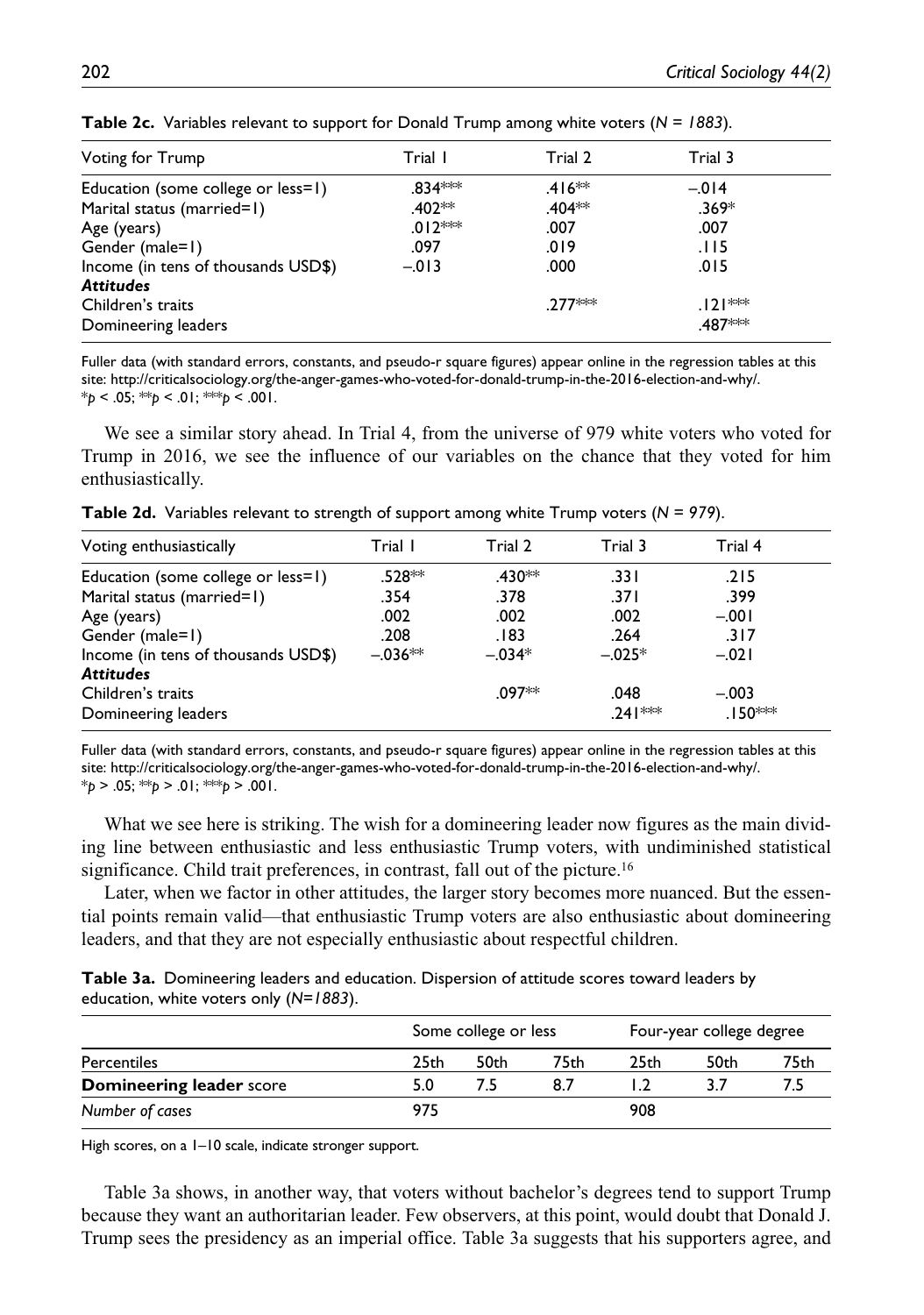that, among white voters in general, agreement of this kind is far more widespread among less educated voters than among college-educated voters.

We see here that the wish for a domineering leader attracts less educated voters more strongly than college-educated voters at every level. In the upper quartile of the distribution, in particular, less educated voters express a very high level of enthusiasm for strong leaders who will silence troublemakers and crush evil. Similar enthusiasm is found in the upper quartile of college-educated voters, but with an intensity no greater than that found at the 50th percentile among less educated voters.

We also find many college-educated voters who disavow the wish for an autocratic leader. Their median score (3.7) reflects more resistance to domineering leadership than support; the score at the 25th percentile reflects even stronger resistance.

At this point, skeptical readers might suspect that the Domineering Leader scale is so strongly associated with support for Donald Trump because the scale items so closely resemble his campaign rhetoric. But the evidence suggests, rather, that Trump owes his success to the fact that he tailored his rhetoric to the wishes of Republican voters. At the outset of the Republican primaries there were 17 candidates. None of the others sounded anything like Donald J. Trump. Not one promised to stifle dissent, crush evil, build walls, or ban Muslim immigrants with anything resembling Trump's hubris. Republican voters, choosing between a paradigm-shifting candidate and a cast of extras, chose the bully in the china shop. The wish that fired that choice was a preference for a domineering and intolerant leader who would put their prejudices into practice.

The strength of the Domineering Leader items is not a new discovery. Altemeyer and others have successfully used these items for decades, and our analysis of the 2012 ANES data showed that these items were strongly associated with homophobia and resentment toward African Americans.17 Overall, attitudes in 2012 proved to be much stronger than demographics in predicting prejudice, and our 2012 five-item RWA scale demonstrated high strength and significance (Smith et al., 2015). A 1-point uptick in five-item RWA scale scores corresponded to 27.1% less support for same-sex marriages and 23.3% less support for same-sex adoptions, and similar results obtained for racial resentment.<sup>18</sup>

Our Domineering Leader scale, which has a powerful correlation of 0.891 with the five-item 2012 RWA scale, is similarly effective in predicting prejudice.19

## *Getting Rid of Rotten Apples and Crushing Evil*

The Child Trait scale is intended to measure submissiveness. The Domineering Leader scale measures something different—the wish for a strong leader who will force *others* to submit. The premise is that evil is afoot; that money, the media and government authority—and even "politically correct" *moral* authority—have been usurped by undeserving interlopers. The desire for a domineering leader is the desire to see this evil crushed.

At issue here is not simply a preference for strong leadership. Asked whether Hillary Clinton "provides strong leadership," 71.0% of the overall ANES sample agreed, compared to 62.7% who said the same thing about Trump. But when asked whether she "speaks her mind," respondents agreed only 32.5% of the time, compared to a whopping 81.6% for Trump. Nor were they in doubt about what Trump thinks. Strength of opinion, and the willingness to express opinions strongly, evidently carried more weight than the perception of strength per se.

It is often assumed that voters who prefer authoritarian leaders simply want to submit. But often, what obsevers construe as submissiveness can be better understood as supportiveness; and the support that is offered is generally conditional. Only leaders who pledge zero tolerance for the undeserving are supported, and only as long as they live up to their promises. Authorities who tolerate usurpers are regarded as usurpers themselves.

Arlie Russell Hochschild (2016a) offers an incisive portrait of this way of thinking in her recent ethnography of Tea Party supporters in Louisiana. From interviews with 40 subjects, she distilled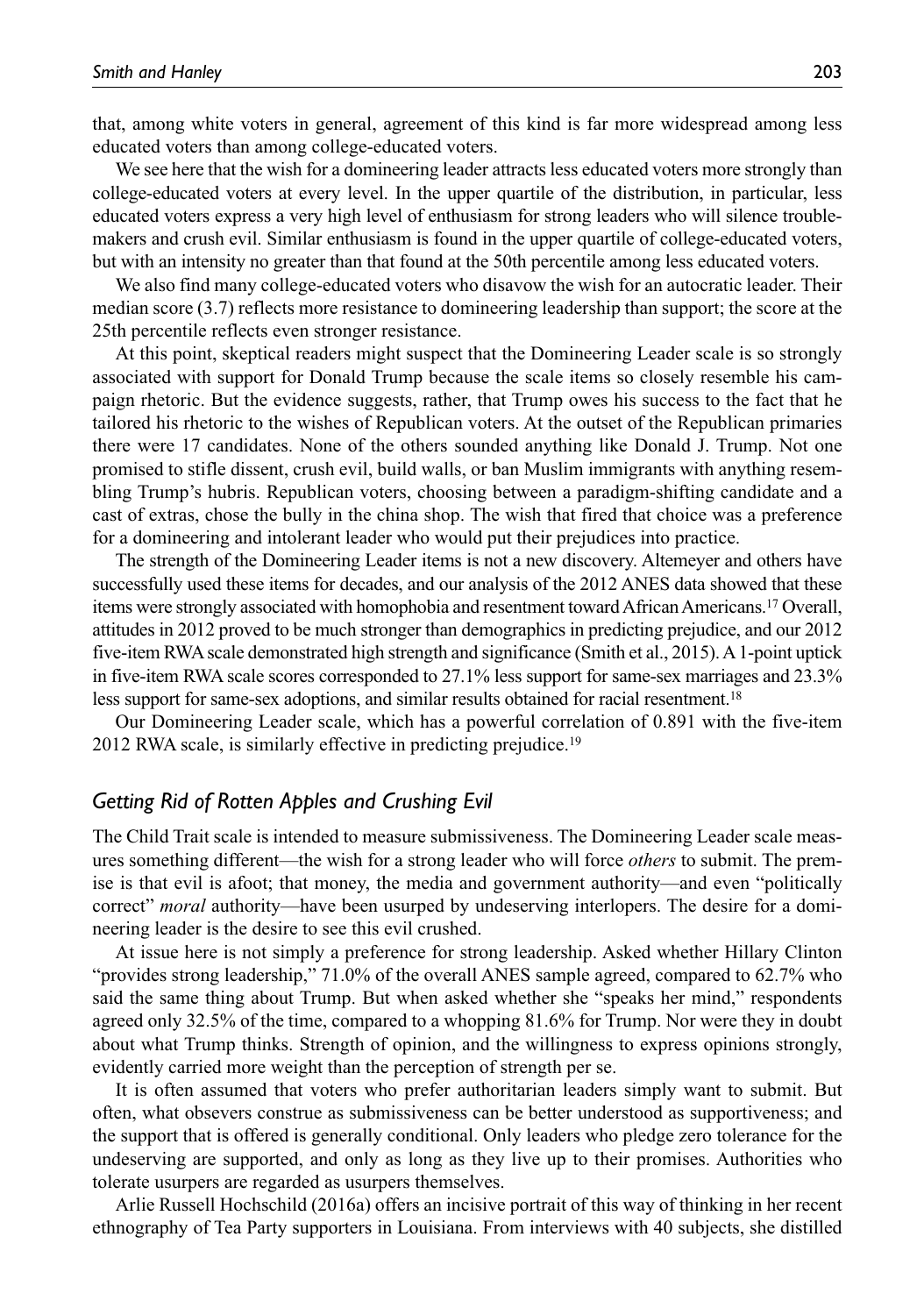a vignette that she believes tells the "deep story" beneath the details. When her interview subjects were shown this vignette, they generally said, "Yes, that's it exactly"; "You read my mind."

Hochschild (2016b) calls this vignette "The Line-Cutters." Tea Party supporters, she says, feel that people are "cutting in line" ahead of them—African Americans, career women, immigrants, and refugees—and to add insult to injury, they're asked "to feel sorry" for the line-cutters, even when they "see President Barack Hussein Obama waving [them] forward. He's on their side. In fact, isn't he a line-cutter too?" Obama and his liberal allies "have removed the shame from taking. The government has become an instrument for redistributing your money to the underserving. It's not your government anymore; it's theirs."20

This vignette captures the spirit of many survey statements that Trump voters endorse with enthusiasm. In 2006, researchers found that a short RWA scale that featured our "rotten apples" item explained significant variance in support for the war in Iraq.21 Two recent online studies found that short RWA scales correlate strongly with enthusiasm for Trump,<sup>22</sup> and one of those studies found a strong association between RWA and this statement: "It takes a macho guy like Trump, who doesn't let anyone push him around, to be President of the United States."23 Another study showed that 72% of Trump supporters agree with the following statement: "Because things have gotten so far off track in this country, we need a leader who is willing to break some rules if that's what it takes to set things right."24 Interestingly, considerably lower levels of agreement with this statement were found among voters whom pundits often associate with Trump—white voters with high school degrees (62%), voters who fear being victims of terrorist attacks (57%), Republicans in general (57%), and voters with only some college (51%).25

Exit polls, meanwhile, showed that pro-Trump voters overwhelmingly wanted a president who would shake things up. Nearly 40% of the 24,558 voters who were polled in this way said that what they want most in a president is the ability to "bring change." This answer was given nearly twice as often as the second most common response, experience (22%)—and so many Trump voters said "brings change" (85% of all Trump voters) that they accounted for nearly 32% of the entire electorate.26

Barack Obama had promised change, too. But what he proposed was not, in the apt words of Christopher Parker and Matt Barreto, change they could believe in.27

#### *Attitudes Matter and Prejudices Matter Most*

Respect for rule-breaking leaders who refuse to tolerate "line-cutting" often coincides with scorn for leaders who play by the rules and reward the allegedly undeserving—the lazy grasshoppers of Aesop's fable, who cut in line ahead of the hard-working ants. It seems, in short, that the wish for a domineering leader is effectively a prejudice against other kinds of leaders; and that prejudice, in turn, often coincides with other familiar prejudices, as we see from the 2016 ANES.

| Percentiles            | Some college or less |                  |                  | Four-year college degree |                  |                  |
|------------------------|----------------------|------------------|------------------|--------------------------|------------------|------------------|
|                        | 25 <sup>th</sup>     | 50 <sup>th</sup> | 75 <sup>th</sup> | 25 <sup>th</sup>         | 50 <sup>th</sup> | 75 <sup>th</sup> |
| Prejudices toward      |                      |                  |                  |                          |                  |                  |
| African Americans      | 5.0                  | 6.9              | 8.7              | 2.5                      | 5.0              | 6.9              |
| Immigrants             | 4.2                  | 5.6              | 7.5              | 2.7                      | 4.2              | 5.8              |
| <b>Muslims</b>         | 3.9                  | 5.2              | 7.2              | 3.3                      | 4.6              | 5.8              |
| Reverse discrimination | 3.0                  | 4.0              | 5.5              | 1.5                      | 3.0              | 4.5              |
| Women                  | 3. I                 | 4.3              | 5.4              | 1.7                      | 3.2              | 4.4              |
| Number of cases        | 975                  |                  |                  | 908                      |                  |                  |

**Table 3b.** Prejudices and education. Dispersion of scores on selected by education, white voters only (*N=1883*).

Higher scores, on 1–10 scales, indicate more negative attitudes.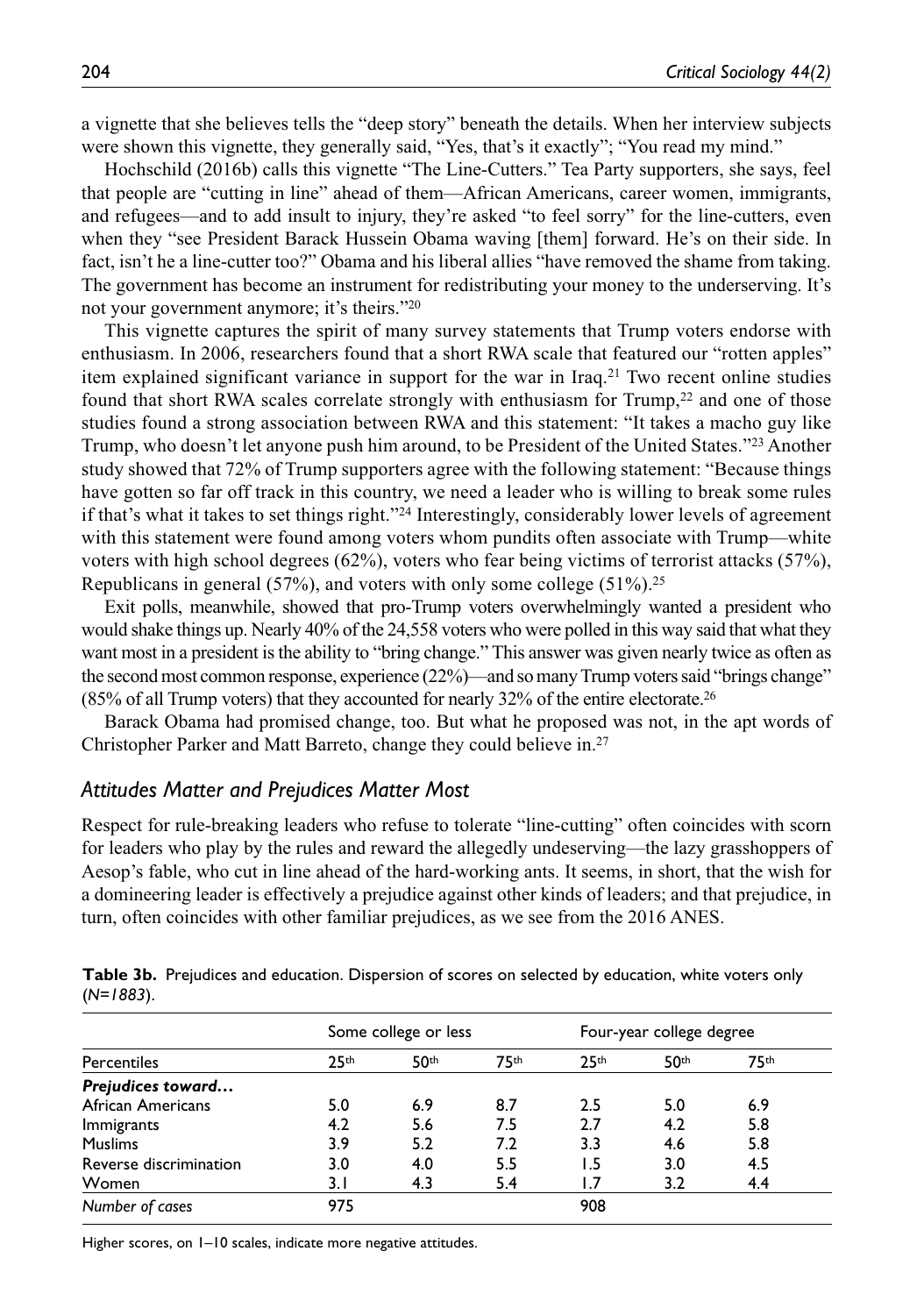We saw earlier that less educated white voters register consistently high scores on Domineering Leader items. Now, in the following table, we see a very similar pattern with respect to prejudices against women and minorities.

**Table 3c.** Authoritarianism and prejudice. Dispersion by education of key attitude scores, white voters only (*N=1883*).

|                         |      | Some college or less |             |      | Four-year college degree |                  |  |
|-------------------------|------|----------------------|-------------|------|--------------------------|------------------|--|
| <b>Attitudes toward</b> | つらth | 50 <sup>th</sup>     | <b>75th</b> | 25th | 50 <sup>th</sup>         | 75 <sup>th</sup> |  |
| Domineering leaders     | 5.0  | 7.5                  | 8.7         |      |                          | 7.5              |  |
| African Americans       | 5.0  | 6.9                  |             | 2.5  | 5.0                      | 6.9              |  |

Higher scores, on 1–10 scales, indicate stronger attitudes.

Less educated voters show more negativity toward every stigmatized group at every percentile. This matches the distribution we see displayed, in Table 3c, with respect to domineering leaders and African Americans:

| Voting for Trump                    | Triall    | Trial2   | Trial3  | Trial4              |
|-------------------------------------|-----------|----------|---------|---------------------|
| Education (some college or less=1)  | .834***   | $.416**$ | $-.014$ | $-.164$             |
| Marital status (married=1)          | $.402**$  | $.404**$ | $.369*$ | .331                |
| Age (years)                         | $.012***$ | .007     | .007    | .001                |
| Gender (male=1)                     | .097      | .019     | .115    | $-.039$             |
| Income (in tens of thousands USD\$) | $-.013$   | .000     | .015    | .018                |
| Attitudes toward                    |           |          |         |                     |
| Child traits                        |           | 277***   | .I2I*** | $-.042$             |
| Domineering leaders                 |           |          | .487*** | .196 <sup>≭≉≽</sup> |
| African Americans                   |           |          |         | $.177***$           |
| Reverse discrimination              |           |          |         | ۱۱4.                |
| <i>Immigrants</i>                   |           |          |         | .197***             |
| <b>Muslims</b>                      |           |          |         | .137*               |
| Women                               |           |          |         | .2∏**               |
| Personal finances                   |           |          |         | .002                |
| Health of the economy               |           |          |         | .376***             |
| Liberalism vs conservatism          |           |          |         | .486 <sup>***</sup> |
| General religiosity                 |           |          |         | .028                |
| Fundamentalism                      |           |          |         | .107*               |

**Table 4a.** Trump voting, white voters only (*N = 1883*).

Fuller data (with standard errors, constants, and pseudo-r square figures) appear online in the regression tables at this site: [http://criticalsociology.org/the-anger-games-who-voted-for-donald-trump-in-the-2016-election-and-why/.](http://criticalsociology.org/the-anger-games-who-voted-for-donald-trump-in-the-2016-election-and-why/) \**p* < .05; \*\**p* < .01; \*\*\**p* < .001.

The parallels here are almost uncanny. We see something similar, but with finer and more complete detail, when we examine all 17 variables at once.

Here, once all attitude variables are taken into account, not one demographic variable continues to show statistical strength, with the slight and insignificant exception of marital status. Child Trait preferences also fade into insignificance, and financial worries and non-fundamentalist religiosity play miniature roles.28

In all, eight attitudes predict Trump support: conservative identification; support for domineering leaders; fundamentalism; prejudice against immigrants, African Americans, Muslims, and women;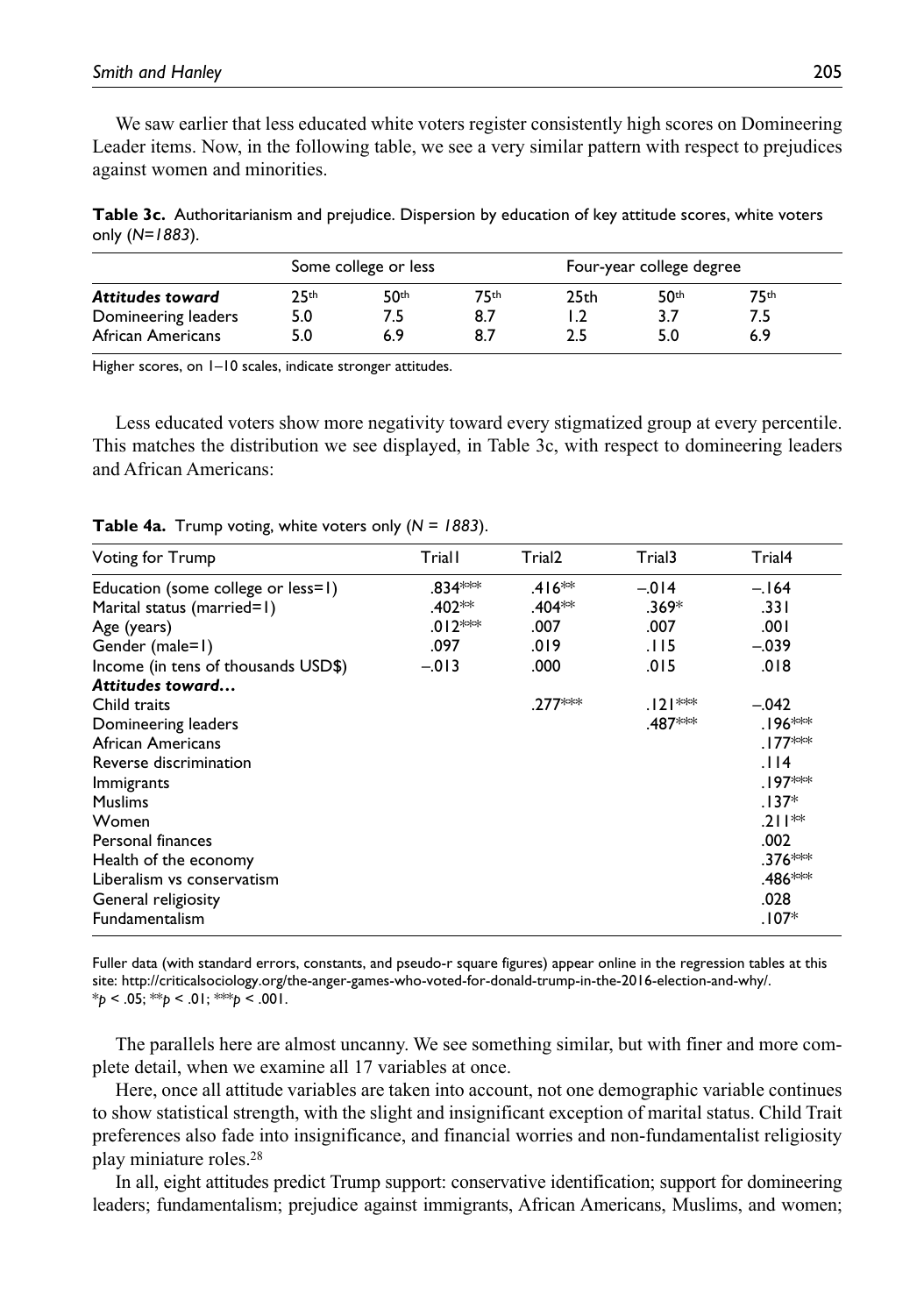and pessimism about the economy. These attitudes were revealed by responses to scales new and old. Among them were the well-known "racial resentment" scale, which explores attitudes toward African Americans, and similar scales compiled from newer items concerning immigrants and Muslims.

One of the small innovations in our statistical analysis was to merge four "hostile sexism" items, which appeared in the 2016 ANES survey for the first time, with three "modern sexism" items that had been used previously. Factor analysis showed that these items cohere, which enables us to probe sentiments toward women with a seven-item scale that predicts Trump voting with substantial strength and significance.29

Overall, what we see is that a spectrum of attitudes inspired pro-Trump voting, and that many of these attitudes are particularly common among older, less educated, and male voters. Central among these attitudes is the wish for domineering presidential action against line-cutters and rotten apples.

One apparent paradox in Table 4a deserves mention. Readers might wonder how Trump voters can be so pessimistic about the economy and yet show only average concern about their personal finances. The answer, it seems, lies in the well-known finding that pessimism about the economy reflects partisan biases more than personal concerns. Voters who dislike incumbent presidents tend to judge the economy harshly. Further, as Michael Tesler (2016) has shown for both 2012 and 2016, racial resentment plays an especially large role in negative views of the economy. A test with ANES data in 2012 and 2016 showed that pessimism about employment was strongly and significantly associated with racial resentment (.369\*\*\* and .416\*\*\* respectively). When Tesler controlled for party loyalty and ideology, he found that racial resentment alone accounted for a nearly 40% chasm between the economic views of racial liberals and conservatives.30

Similarly, Rothwell and Diego-Rosell (2016) found that negative views of the economy are common among older and other white voters not because they are suffering disproportionately economically but as a function of their politics.<sup>31</sup>

| Voting enthusiastically             | Triall    | Trial2   | Trial3   | Trial4    |
|-------------------------------------|-----------|----------|----------|-----------|
| Education (some college or less=1)  | .528**    | .430**   | .331     | .215      |
| Marital status (married=1)          | .354      | .378     | ا 37.    | .399      |
| Age (years)                         | .002      | .002     | .002     | $-.001$   |
| Gender (male=1)                     | .208      | .183     | .264     | .317      |
| Income (in tens of thousands USD\$) | $-.036**$ | $-.034*$ | $-.025*$ | $-.021$   |
| Attitudes toward                    |           |          |          |           |
| Child traits                        |           | .097**   | .048     | $-.003$   |
| Domineering leaders                 |           |          | $241***$ | $.150***$ |
| African Americans                   |           |          |          | .060      |
| Reverse discrimination              |           |          |          | .195**    |
| <i>Immigrants</i>                   |           |          |          | $.164**$  |
| <b>Muslims</b>                      |           |          |          | .075      |
| Women                               |           |          |          | $-.069$   |
| Personal finances                   |           |          |          | .025      |
| Health of the economy               |           |          |          | $.177***$ |
| Liberalism vs conservatism          |           |          |          | .064      |
| General religiosity                 |           |          |          | $-.060$   |
| Fundamentalism                      |           |          |          | $.156**$  |

**Table 4b.** Variables relevant to strength of support among white Trump voters (*N = 979*).

Fuller data (with standard errors, constants, and pseudo-r square figures) appear online in the regression tables at this site: <http://criticalsociology.org/the-anger-games-who-voted-for-donald-trump-in-the-2016-election-and-why/>*.* \**p* < .05; \*\**p* < .01; \*\*\**p* < .001.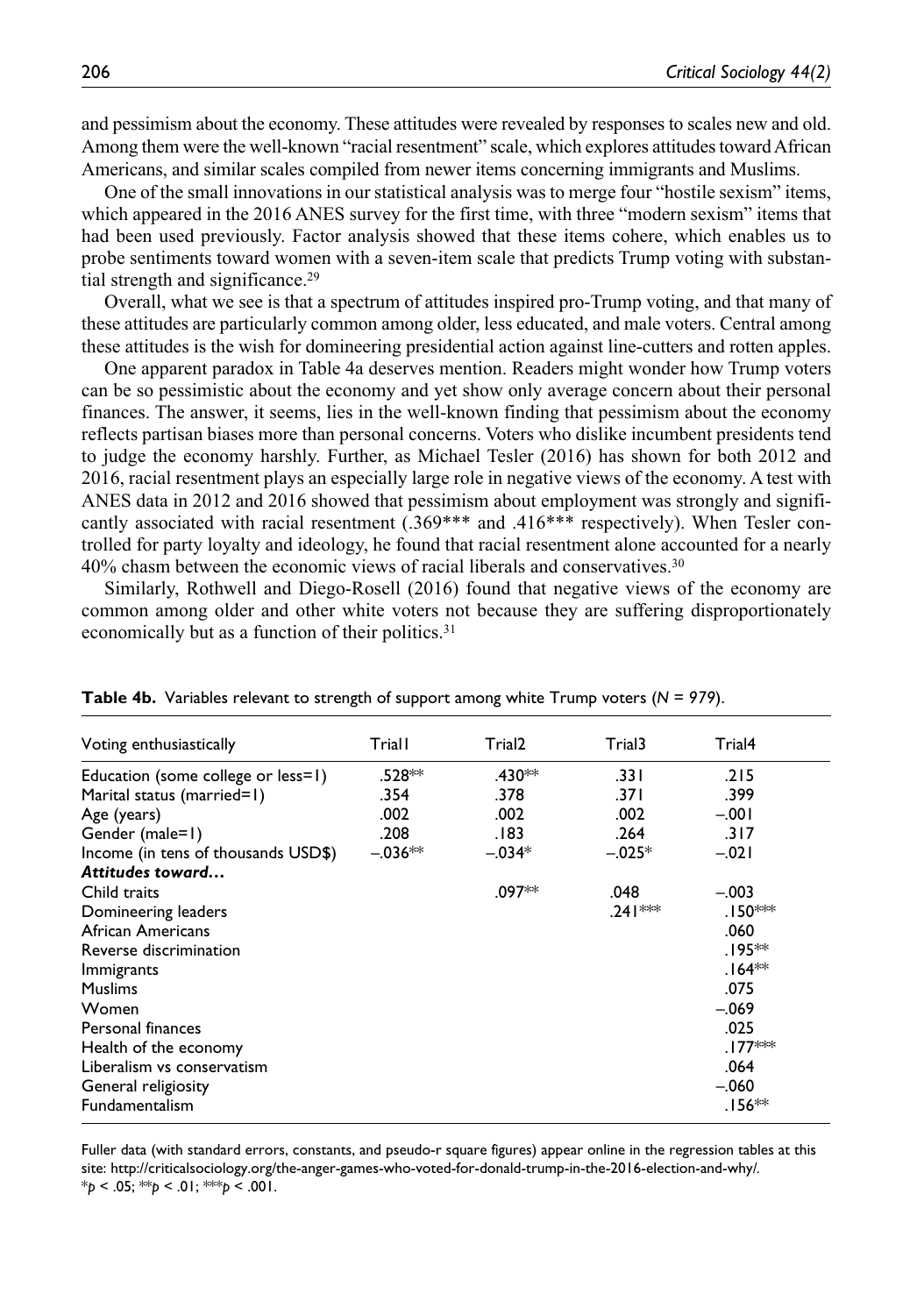Table 4b gives us the big picture for enthusiastic Trump voters in the same way that Table 4a revealed the big picture for the Trump voters per se.

We see here that five attitudes distinguish enthusiastic Trump voters from others. Four of the eight attitudes that distinguish Trump from non-Trump voters also distinguish strong from mild Trump voters: pessimism about the economy, support for domineering leaders, Christian fundamentalism, and anti-immigrant sentiment. And the difference makes a difference: the higher the score, the greater the chance of a pro-Trump vote. But it is also striking that conservative identification and negativity toward women do *not* differentiate strong from mild Trump voters.

It is also striking to note that ordinary racial resentment does not appear to divide enthusiastic from milder Trump supporters. Rather, a new anti-minority scale, which we constructed from items about perceived discrimination against whites, emerges as a pivotal dividing line.<sup>32</sup> Strong Trump partisans are significantly more likely than others to allege anti-white discrimination. This reflects a heightened and, in tone, embittered complaint about what they see as line-cutting.<sup>33</sup> The defiant wish for a domineering and impolitic leader, which is strongest among Trump's most fervent supporters, coalesces here with the wish for a reversal of what his base perceives as an inverted moral and racial order.<sup>34</sup>

## *What Next?*

Trump's presidency is off to a rocky start, and some of his less dedicated supporters have begun to peel away. Pollsters have noted that several categories of Trump voters are showing less enthusiasm for him, including independents. But his core constituency remains loyal, so much so that pundits now routinely wonder: What, if anything, could Trump do that would alienate his base?

The implication of the evidence presented in this article is that Trump could lose the loyalty of his base if he were to lose his credibility as a domineering leader who insults and thwarts "linecutters."35 A failure of strength would resonate. But even that would prove only that Donald J. Trump himself was not the harsh and effective leader they had imagined. Trumpism could survive without Trump.

What, then, is Trumpism? Many liberals have hoped that 2016 was an aberration, that many middle-of-the-road voters cast their ballots for Trump without really sharing his views. Proponents of the "white working class" thesis, in particular, say that many Rust Belt factory workers, left behind by globalization, voted for Trump in the hope that he was sincere about his populist rhetoric.36 If that were true, then winning these voters back to the liberal fold would be fairly straightforward, since Trump's fidelity to Wall Street would soon disillusion them. Other liberals have hoped that a good many voters, in the sluggish aftermath of the 2008 recession, were simply fearful about the uncertain future and willing to gamble on a risk-taker. Still others have hoped that hostility to Clinton and the Democratic leadership was the key to Trump's appeal, and that this hostility can be overcome by well-crafted and appealing initiatives.

These scenarios strike us as unrealistic. Most Trump voters cast their ballots for him with their eyes open, not despite his prejudices but because of them. Their partisanship, whether positive (toward Trump and the Republicans) or negative (against Clinton and the Democrats), is intense. This partisanship is anchored in anger and resentment among mild as well as strong Trump voters.<sup>37</sup> Anger, not fear, was the emotional key to the Tea Party (Banks, 2014),<sup>38</sup> and that seems to be true for Trumpism as well. If so, the challenge for progressives is greater than many people have imagined. Hostility to minorities and women cannot be wished away; nor can the wish for domineering leaders. The anger games are far from over.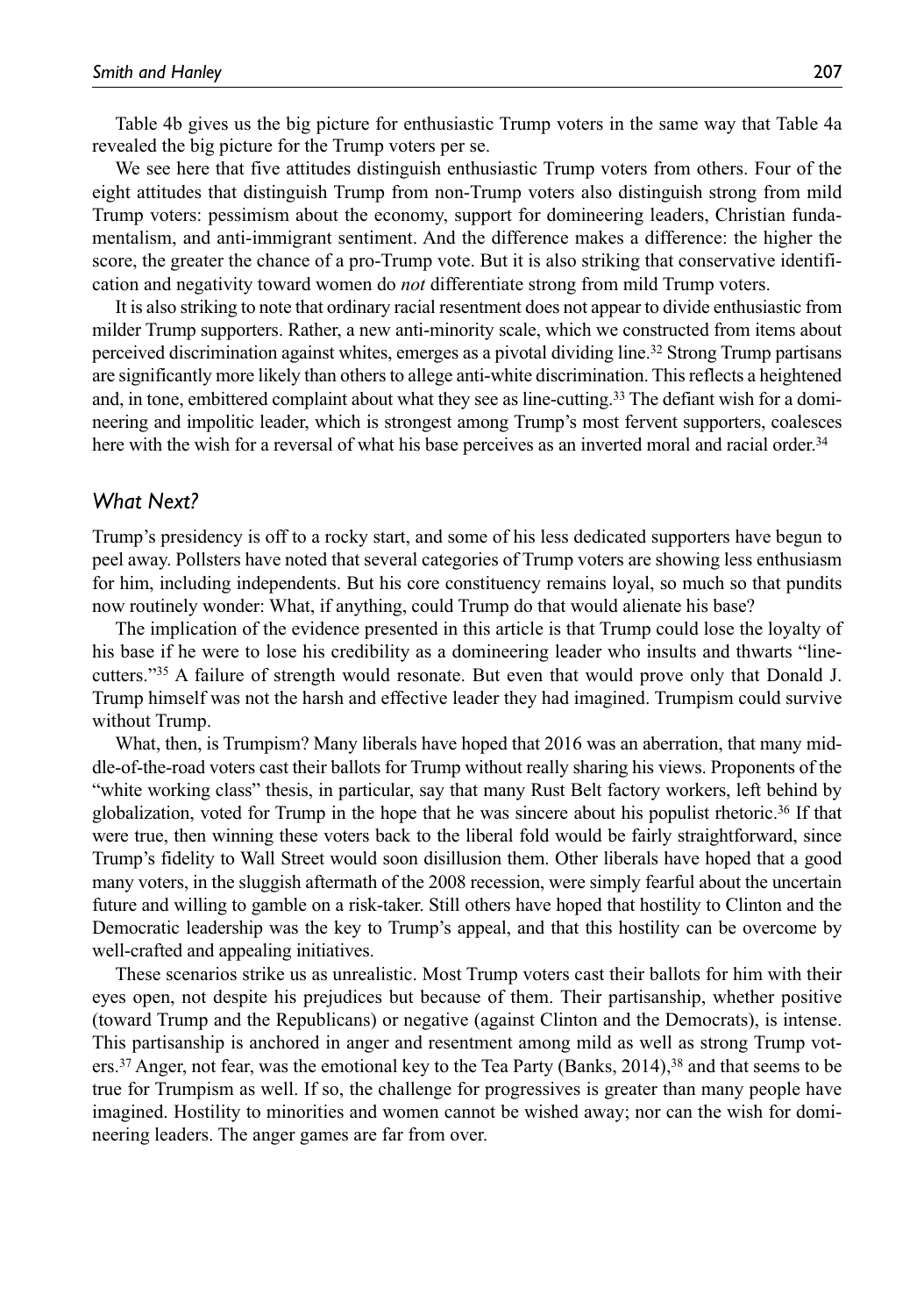## **Acknowledgements**

We presented an earlier version of this article to the Self & Society Symposium at the annual meeting of the American Sociological Association (ASA) in Montreal on August 11, 2017. We thank the participants in that symposium for their input and we thank Carmen Russell of the ASA for his efforts to publicize this article. We also owe debts of gratitude to David Fasenfest for his meticulous editorial attention; to our anonymous peer reviewers for their excellent suggestions; to Ian McGregor, Nicholas Valentino, Eric Kaufmann, and Daniel Luc Sullivan for sharing information with us; and to the University of Kansas, which gave David Smith a sabbatical in spring 2017 and, in 2014, supported our research on the 2012 election with a Summer Research Grant. Finally, we warmly thank the co-authors of our several conference papers on that earlier research (Shane Willson, Danny Alvord, and Mick McWilliams).

# **Statistical Tables**

Many of the tables within this article present our findings in abbreviated form. To see these findings in full, see "The Anger Games" link at the Association for Critical Sociology website, [http://criticalsociology.org/](http://criticalsociology.org/the-anger-games-who-voted-for-donald-trump-in-the-2016-election-and-why/) [the-anger-games-who-voted-for-donald-trump-in-the-2016-election-and-why/](http://criticalsociology.org/the-anger-games-who-voted-for-donald-trump-in-the-2016-election-and-why/)

# **Funding**

This research received no specific grant from any funding agency in the public, commercial, or not-for-profit sectors.

# **Notes**

- 1. The five-item RWA scale that the American National Election Study included in the 2012–2013 survey consists of these five items: (1) There is no "ONE right way" to live life; everybody has to create their own way. (2) Our country needs free thinkers who will have the courage to defy traditional ways, even if this upsets many people. (3) Our country will be great if we honor the ways of our forefathers, do what the authorities tell us to do, and get rid of the "rotten apples" who are ruining everything. (4) What our country really needs is a strong, determined leader who will crush evil and take us back to our true path. (5) The "old-fashioned ways" and "old-fashioned values" still show the best way of life.
- 2. The authoritarian syndrome is often said to consist of aggressiveness, submissiveness, and conventionalism, but we think the latter is better understood as a form of submissiveness (to rules as well as to rulers). In the original formulation by Adorno et al. (1950: 228), the word authoritarian was restricted to aggressiveness and submissiveness.
- 3. We drew these phrases from the titles of recent books by Francesco Duina (2017) and Katherine Cramer (2016).
- 4. These figures do not exactly match the exit polls, but they tell essentially the same story.
- 5. We determined strength of support by means of ANES item V162035—POST: Preference strong for Pres cand for whom R voted.
- 6. Jonathan Rothwell and Pablo Diego-Rosell (2016: 1, 14, 15, 18 and *passim)* examined zip code-level data. They found that, with respect to voters' attitudes in 2016, employment was the 70th leading factor and holding a production job was 94th. More important than economic insecurity was the fact of living in white enclaves with thin populations, high levels of reliance on social security income, poor health (diabetes but not obesity), high but not drug-related mortality rates in middle age, and relatively low education levels.
- 7. Another 17 million are small business owners. See the census figures in Moody (2017). It is also relevant (Bouie, 2016) that the non-college working class is now just 58% white.
- 8. Trump's second largest margin came among voters with incomes between \$50,000 and \$70,000 (Griffin and Teixeira, 2017). See also the related analysis by Mike Davis (2017).
- 9. Since the small differences in pocketbook worries between Trump from non-Trump voters are not statistically significant we omit the raw numbers.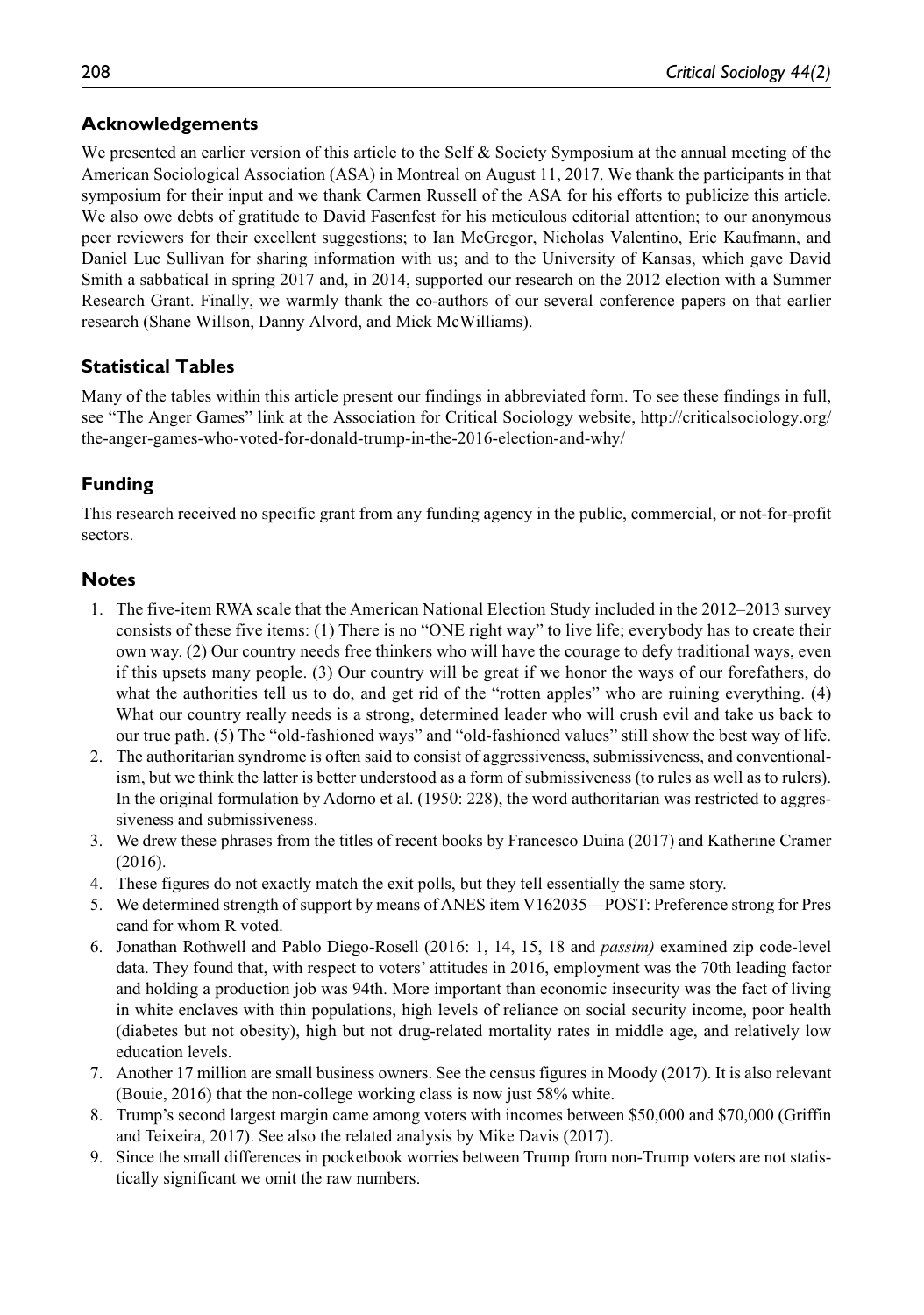- 10. All differences reported ahead are statistically significant, and most (including all Trump vs non-Trump differences) are significant at the  $p < .01$  level.
- 11. See, for an overview of the field, the many articles on RWA and related subjects that *Political Psychology* has published in the past two decades.
- 12. Wood (2017), reporting ANES data, found that Trump voters had slightly lower Child Trait scores than other Republican voters in recent elections, but scored higher on racial resentment. A shift from the 50th to the 75th percentile on the Child Trait scale increased the chance of voting for Trump by 3%; the same shift on the racial resentment scale yielded roughly a 20% increase. See also MacWilliams (2016, 2017).
- 13. Here the ANES data confirm one of the main results from the 2016 exit polls; namely, that less educated voters were disproportionately pro-Trump. Our findings clarify that point by showing that less educated white voters tended to support Trump because they tended to share his prejudices to an unusually high degree.
- 14. In counterpoint, we see that the effect of Child Trait attitudes on marital status appears minimal.
- 15. Our data do not permit clear insight into rural voters, but we now have the *Survey of Rural America* (2017), which shows that rural voters supported Trump at a level (54%) akin to the level among white voters, and that many of them are mild supporters. When asked whether immigrants strengthen or burden the US, 48% replied "strengthen" and 42% said "burden." Roughly half said that discrimination against minorities is the main racial problem and the other half singled out alleged discrimination against whites. On the other hand, twice as many rural respondents (64%) say that irresponsible people get government help compared to those who say that needy people fail to get government help (32%).
- 16. Stanley Feldman, one of the leading proponents of the view that "authoritarianism," as measured by the Child Trait scale, consists mainly of submissiveness, focuses in a new paper (2017) on the punitiveness and intolerance that accompanies the wish for obedient children.
- 17. The 2012 ANES survey obtained a representative national sample by multistage area-probability sampling. Of that sample a subset was recontacted via the internet in 2013. That subset replied to new items, including five we drew from Altemeyer's 20-item RWA scale (two of which form our Domineering Leader items). Since we probed this data with an interest in bias, we restricted our analysis to white subjects for whom we had non-missing values for the core items about African Americans and to respondents who identified as heterosexual for the homophobia items.
- 18. In 2012–2013 the ANES also included a four-item version of the Social Dominance Orientation scale that we had proposed. This scale worked well in our 2012-2013 analyses but was not included in the 2016 ANES.
- 19. Thanks to Dr. Brock Ternes for running these numbers for us.
- 20. A longer version of this story appears in Hochschild (2016a: 137–140). Here she adds "overpaid public sector workers" to the list of supposed line-cutters. It bears recalling, in this connection, that Trump voters have above-average income and employment and, also, above-average levels of disability assistance. Line cutting, it seems, is in the eye of the beholder.
- 21. Skitka et al. (2006: 378–379). Besides the "rotten apples" item, Skitka's team used RWA items that say the country must "smash the perversions eating away at our moral fiber"; "put tough leaders in power" to "silence troublemakers"; and seek "a mighty leader who will … destroy the radical new ways and sinfulness."
- 22. Choma and Hanoch (2016); Pettigrew (2017); and Van Assche and Pettigrew (2016).
- 23. Choma and Hanoch (2016).
- 24. See Vasilopoulos et al. (2015) about the wish for a domineering leader in France in the wake of the terror attack on the satirical journal *Charlie Hebdo*.
- 25. Jones et al. (2016: 23).
- 26. See the exit polls reported by CBS online.
- 27. Parker and Barreto (2014).
- 28. Irreligiosity, in contrast, predicted anti-Trump views (Rothwell and Diego-Rosell, 2016).
- 29. For insight into the role of sexism in the election, see Wayne et al. (2016) and Valentino et al. (2017). For a cogent analysis of the dimensionality of gender bias, see Begany and Milburn (2002).
- 30. Tesler (2016: 56–57).
- 31. Rothwell and Diego-Rosell (2016: 3). They cite Carol Graham, whose most recent study (2017) appeared subsequently.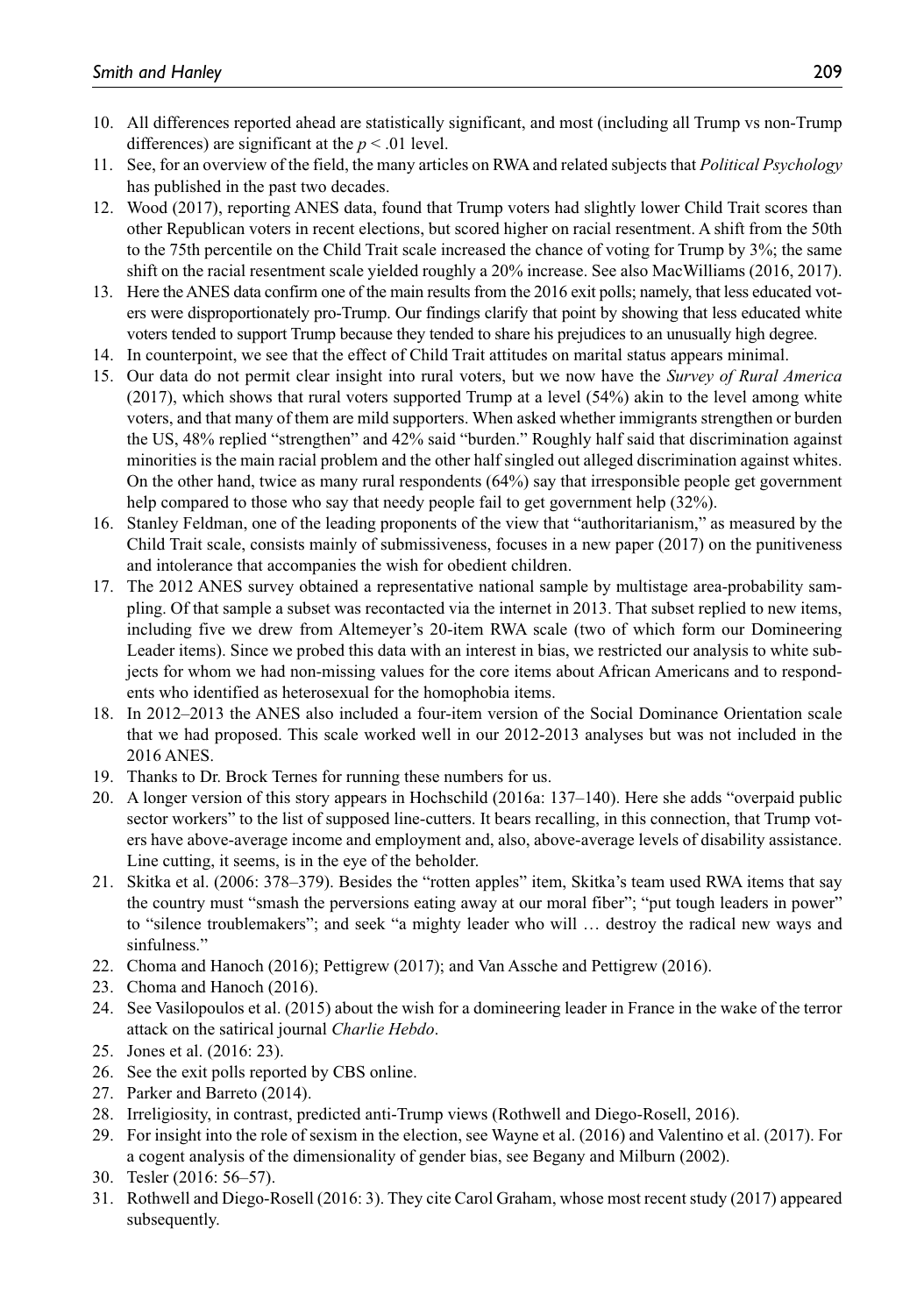- 32. Pessimism about the economy divides Trump from non-Trump voters much more than it distinguishes strong from mild Trump supporters. This is understandable in the light of Tesler's finding about the association between economic pessimism and racial resentment—which we also detected in the 2012 ANES data (Smith et al., 2015).
- 33. One of the anti-immigrant items strongly suggests line-cutting as well—namely, that immigrants "take jobs away from people already here."
- 34. Martin Gilens (1999) offers an incisive account of the roots and branches of this worldview.
- 35. Karina Korostelina (2017) shows effectively how important it is to Trump's base to see him insult his opponents.
- 36. This view underpins many of the contributions to *Democrats and the White Working Class* (Greenberg et al., 2017). See also the earlier work by Andrew Levison (2013).
- 37. The strong vs mild distinction could be studied in many ways. Emily Ekins (2017) used proprietary longitudinal data to conduct a latent class analysis. She found that Trump voters subdivide into four large clusters and one smaller cluster. That finding would be worth pursuing further, along with other relevant findings (e.g., the fact that suburban voters in 2016 fell midway between rural and urban voters in the *Survey of Rural America*).
- 38. This conclusion, which many others have reached as well (see, e.g., Vasilopoulos et al., 2015), is consistent with the findings of "approach/avoidance" research, which shows that enraged campaigners surge ahead, while fearful citizens, in contrast, prefer reticence and retreat.

#### **References**

Abramowitz A (2013) *The Polarized Public.* Saddleback, NJ: Pearson.

- Abramowitz A (2016) Partisan nation. Conference paper, State of the Parties Conference, Bliss Institute, University of Akron, November. Available (accessed 4 September 2017) at: [http://www.uakron.edu/](http://www.uakron.edu/dotAsset/e14a54b3-82e0-416a-aead-f386fc1a83f9.pdf) [dotAsset/e14a54b3-82e0-416a-aead-f386fc1a83f9.pdf](http://www.uakron.edu/dotAsset/e14a54b3-82e0-416a-aead-f386fc1a83f9.pdf)
- Adorno T, Sanford R, Frenkel-Brunswik E, et al. (1950) *The Authoritarian Personality*. New York, NY: Harper & Bros.
- Altemeyer B (1981) *Right-Wing Authoritarianism*. Winnipeg: University of Manitoba Press.
- Altemeyer B (1988) *Enemies of Freedom*. San Francisco, CA: Jossey-Bass.
- Altemeyer B (1994) Reducing prejudice in right-wing authoritarians. In: Zanna M and Olson J (eds) *The Psychology of Prejudice*, Vol. 7. Hillsdale, NJ: Erlbaum, 131–148.
- Altemeyer B (1996) *The Authoritarian Specter*. Cambridge, MA: Harvard University Press.

Banks A (2014) *Anger and Racial Politics*. New York, NY: Cambridge University Press.

- Begany J and Milburn M (2002) Psychological predictors of sexual harassment. *Psychology of Men & Masculinity* 3(2): 119–126.
- Bouie J (2016) What pundits keep getting wrong about Donald Trump and the working class. *Slate*, 5 May. Available (accessed 19 August 2017) at: [http://www.slate.com/articles/news\\_and\\_politics/poli](http://www.slate.com/articles/news_and_politics/politics/2016/05/what_pundits_keep_getting_wrong_about_donald_trump_and_the_working_class.html)tics/2016/05/what pundits keep getting wrong about donald trump and the working class.html
- Choma B and Hanoch Y (2016) Cognitive ability and authoritarianism: Understanding support for Trump and Clinton. *Personality and Individual Differences* 106: 287–291.
- Cramer K (2016) *The Politics of Resentment: Rural Consciousness in Wisconsin and the Rise of Scott Walker*. Chicago, IL: University of Chicago Press.
- Davis M (2017) The Great God Trump and the White Working Class. *Jacobin*, 7 February. Available (accessed 11 October 2017) at: [https://www.jacobinmag.com/2017/02/the-great-god-trump-and-the](https://www.jacobinmag.com/2017/02/the-great-god-trump-and-the-white-working-class)[white-working-class](https://www.jacobinmag.com/2017/02/the-great-god-trump-and-the-white-working-class)
- Duina F (2017) *Broke and Patriotic: Why Poor Americans Love Their Country*. Stanford, CA: Stanford University Press.
- Ekins E (2017) *The Five Types of Trump Voters*. Democracy Fund Voter Study Group, June. Available (accessed 21 June 2017) at:<https://www.voterstudygroup.org/reports/2016-elections/the-five-types-trump-voters>
- Feldman S (2003) Enforcing social conformity. *Political Psychology* 24(1): 41–74.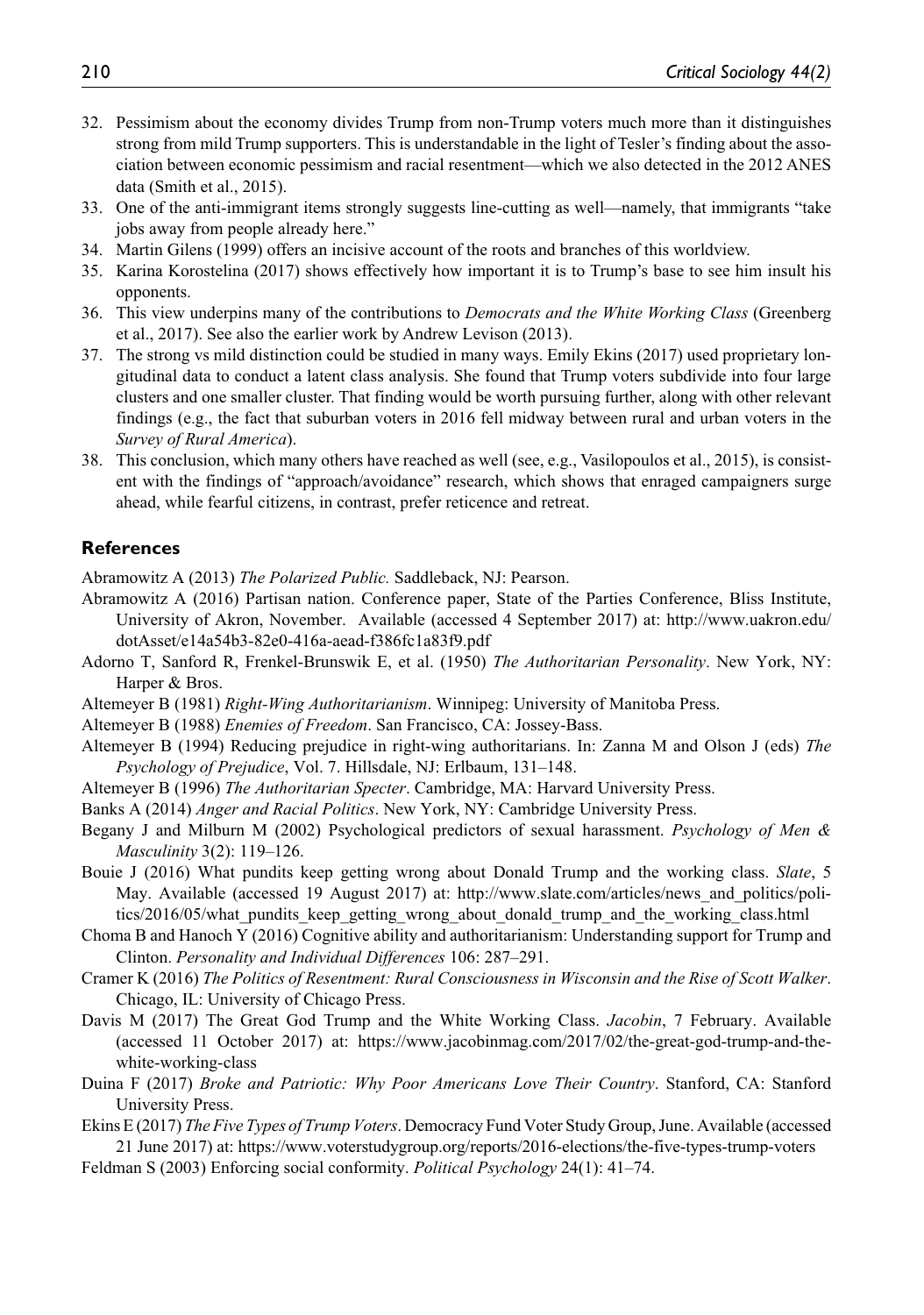- Feldman S (2017) Authoritarianism, threat, and intolerance. In: Borgida E, Federico C and Miller J (eds) *At the Forefront of Political Psychology*. New York, NY: Routledge, in press. Available (accessed 26 August 2017) at: [http://stanleyfeldman.site44.com/Feldman\\_Authoritarianism,%20Threat,%20and%20](http://stanleyfeldman.site44.com/Feldman_Authoritarianism,%20Threat,%20and%20Intolerance.pdf) [Intolerance.pdf](http://stanleyfeldman.site44.com/Feldman_Authoritarianism,%20Threat,%20and%20Intolerance.pdf)
- Gilens M (1999) *Why Americans Hate Welfare*. Chicago, IL: The University of Chicago Press.
- Graham C (2017) *Happiness for All?* Princeton, NJ: Princeton University Press.
- Greenberg S, Teixeira R, Meyerson H, et al. (2017) *Democrats and the White Working Class*. Lexington, KY: Democratic Strategist Press, in collaboration with The American Prospect and The White Working Class Roundtable.
- Griffin R and Teixeira R (2017) *The Story of Trump's Appeal*. Democracy Fund Voter Study Group, June. Available (accessed 21 June 2017) at: [https://www.voterstudygroup.org/reports/2016-elections/story-of](https://www.voterstudygroup.org/reports/2016-elections/story-of-trumps-appeal)[trumps-appeal](https://www.voterstudygroup.org/reports/2016-elections/story-of-trumps-appeal)
- Hochschild A (2016a) I spent 5 years with some of Trump's biggest fans. *Mother Jones*, September–October. Available (accessed 19 August 2017) at: [http://www.motherjones.com/politics/2016/08/trump-white](http://www.motherjones.com/politics/2016/08/trump-white-blue-collar-supporters/)[blue-collar-supporters/](http://www.motherjones.com/politics/2016/08/trump-white-blue-collar-supporters/)
- Hochschild A (2016b) *Strangers in Their Own Land*. New York, NY: The New Press.
- Jones R, Cox D, Dionne E, et al. (2016) *How Immigration and Concerns About Cultural Changes are Shaping the 2016 Election*. Washington, DC: Public Religion Research Institute, 23 June. Available (accessed 14 May 2017) at: [https://www.prri.org/research/prri-brookings-poll-immigration-economy-trade-terrorism](https://www.prri.org/research/prri-brookings-poll-immigration-economy-trade-terrorism-presidential-race/)[presidential-race/](https://www.prri.org/research/prri-brookings-poll-immigration-economy-trade-terrorism-presidential-race/)
- Korostelina K (2017) *Trump Effect*. New York, NY: Routledge.
- Levison A (2013) *The White Working Class Today*. Lexington, KY: Democratic Strategist Press.
- MacWilliams M (2016) The one weird trait that predicts whether you're a Trump supporter. *Politico*, 17 January. Available (accessed 30 November 2016) at: [http://www.politico.com/magazine/story/2016/01/](http://www.politico.com/magazine/story/2016/01/donald-trump-2016-authoritarian-213533) [donald-trump-2016-authoritarian-213533](http://www.politico.com/magazine/story/2016/01/donald-trump-2016-authoritarian-213533)
- MacWilliams M (2017) Intolerant and afraid: Authoritarians rise to Trump's call. In: Fitzduff M (ed.) *Why Irrational Politics Appeals*. New York, NY: Praeger, 121–137.
- Manza J and Crowley N (2017) Working class hero? *The Forum* 15(1): 3–28.
- McAdam D and Kloos K (2014) *Deeply Divided*. New York, NY: Oxford University Press.
- Moody K (2017) Who put Trump in the White House? *Against the Current*, 186, January–February. Available (accessed 31 July 2017) at: <https://www.solidarity-us.org/node/4859>
- Parker C and Barreto M (2014) *Change They Can't Believe In*. Princeton, NJ: Princeton University Press.
- Pettigrew T (2017) Social psychological perspectives on Trump supporters. *Journal of Social and Political Psychology* 5(1): 107–116.
- Rothwell J and Diego-Rosell P (2016) Explaining nationalist political views. *Gallup* Working Paper, 6 November. Available (accessed 6 May 2017) at: [https://papers.ssrn.com/sol3/papers.cfm?abstract\\_id=2822059](https://papers.ssrn.com/sol3/papers.cfm?abstract_id=2822059)
- Skitka L, Bauman C, Aramovich N, et al. (2006) Confrontational and preventative policy responses to terrorism. *Basic and Applied Social Psychology* 28(4): 375–384.
- Smith D (2006) Authority fetishism and the Manichaean vision. In: Kalekin-Fishman D and Langman L, *The Evolution of Alienation*. Lanham, MD: Rowman & Littlefield, 91–114.
- Smith D, Hanley E and McWilliams R (2014) Personality and ideology. Conference paper, International Society for Political Psychology, July 5, Rome, Italy.
- Smith D, Hanley E, Willson S, et al. (2015) Authoritarianism, social dominance, and generalized prejudice. American National Election Studies. Available (accessed 14 June 2015) at: [http://www.electionstudies.](http://www.electionstudies.org/onlinecommons/2016TimeSeries/Authoritarianism.pdf2015) [org/onlinecommons/2016TimeSeries/Authoritarianism.pdf2015](http://www.electionstudies.org/onlinecommons/2016TimeSeries/Authoritarianism.pdf2015)
- Stenner K (2005) *The Authoritarian Dynamic*. New York, NY: Cambridge University Press.
- *Survey of Rural America* (2017) The Washington Post/Kaiser Family Foundation, June. Available (accessed 18 June 2017) at:<http://ssrs.com/survey-rural-america/>
- Tesler M (2016) *Post-Racial or Most Racial?* Chicago, IL: The University of Chicago Press.
- Valentino N, Wayne C and Oceno M (2017) Mobilizing sexism. Conference paper, American Political Science Association. Available (accessed 4 May 2017) at: [https://drive.google.com/file/d/0B4H8rPzkMGIZ](https://drive.google.com/file/d/0B4H8rPzkMGIZ
SHlOMEMzenFuVlU/view) [SHlOMEMzenFuVlU/view](https://drive.google.com/file/d/0B4H8rPzkMGIZ
SHlOMEMzenFuVlU/view)